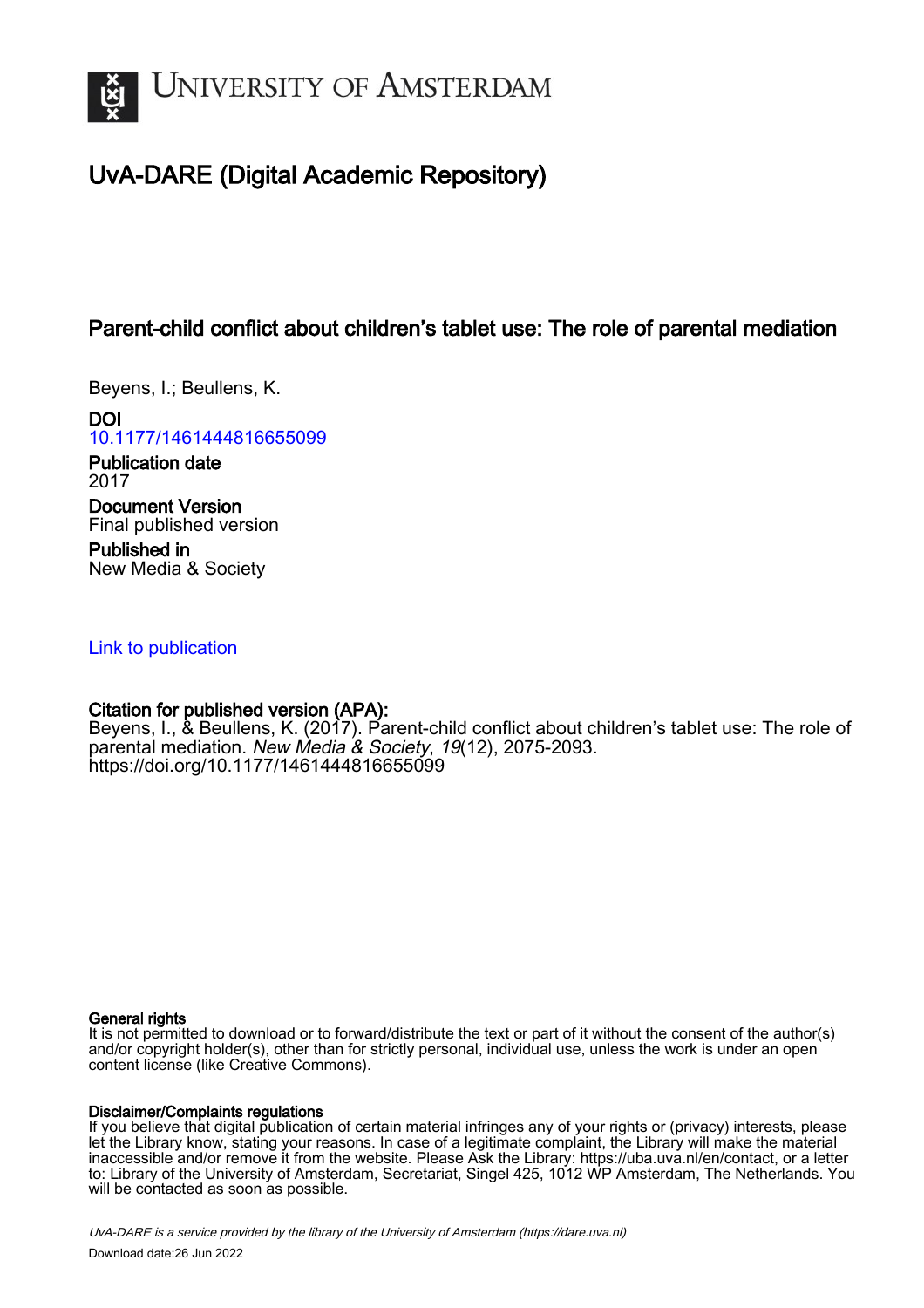

*Article*



# **Parent–child conflict about children's tablet use: The role of parental mediation**

https://doi.org/10.1177/1461444816655099 DOI: 10.1177/1461444816655099 new media & society 2017, Vol. 19(12) 2075–2093 © The Author(s) 2016 Reprints and permissions: [sagepub.co.uk/journalsPermissions.nav](https://uk.sagepub.com/en-gb/journals-permissions) [journals.sagepub.com/home/nms](https://journals.sagepub.com/home/nms)



## **Ine Beyens**

University of Amsterdam, The Netherlands

## **Kathleen Beullens**

KU Leuven & Research Foundation-Flanders (FWO), Belgium

#### **Abstract**

This study examined the relations of children's tablet use and parents' mediation of children's tablet use with parent–child conflict about such use. A sample of 364 parents of children aged 2–10 years was used to investigate the relations. The results showed that children who spent more time using the tablet had more conflicts with their parents. Also, children who received high amounts of restrictive mediation had more conflicts with their parents about the tablet. Children who often co-used the tablet with their parents had less conflict, however. Significant two-way interactions indicated that while restrictive mediation increased the strength of the relationship between tablet use and conflict, co-use decreased the strength of the relationship.

#### **Keywords**

Active mediation, children, co-use, parental mediation, parent–child conflict, parents, restrictive mediation, tablets

The last few years have witnessed an impressive increase in the adoption of mobile media. Families today have access to multiple mobile devices, including smartphones, tablets, and laptops (Common Sense Media, 2013; Ofcom, 2014). The rise in the use of mobile devices has raised concerns in the popular press about the potential impact of

**Corresponding author:**

Ine Beyens, Amsterdam School of Communication Research, University of Amsterdam, PO Box 15791, 1001 NG Amsterdam, The Netherlands. Email: [I.Beyens@uva.nl](mailto:I.Beyens@uva.nl)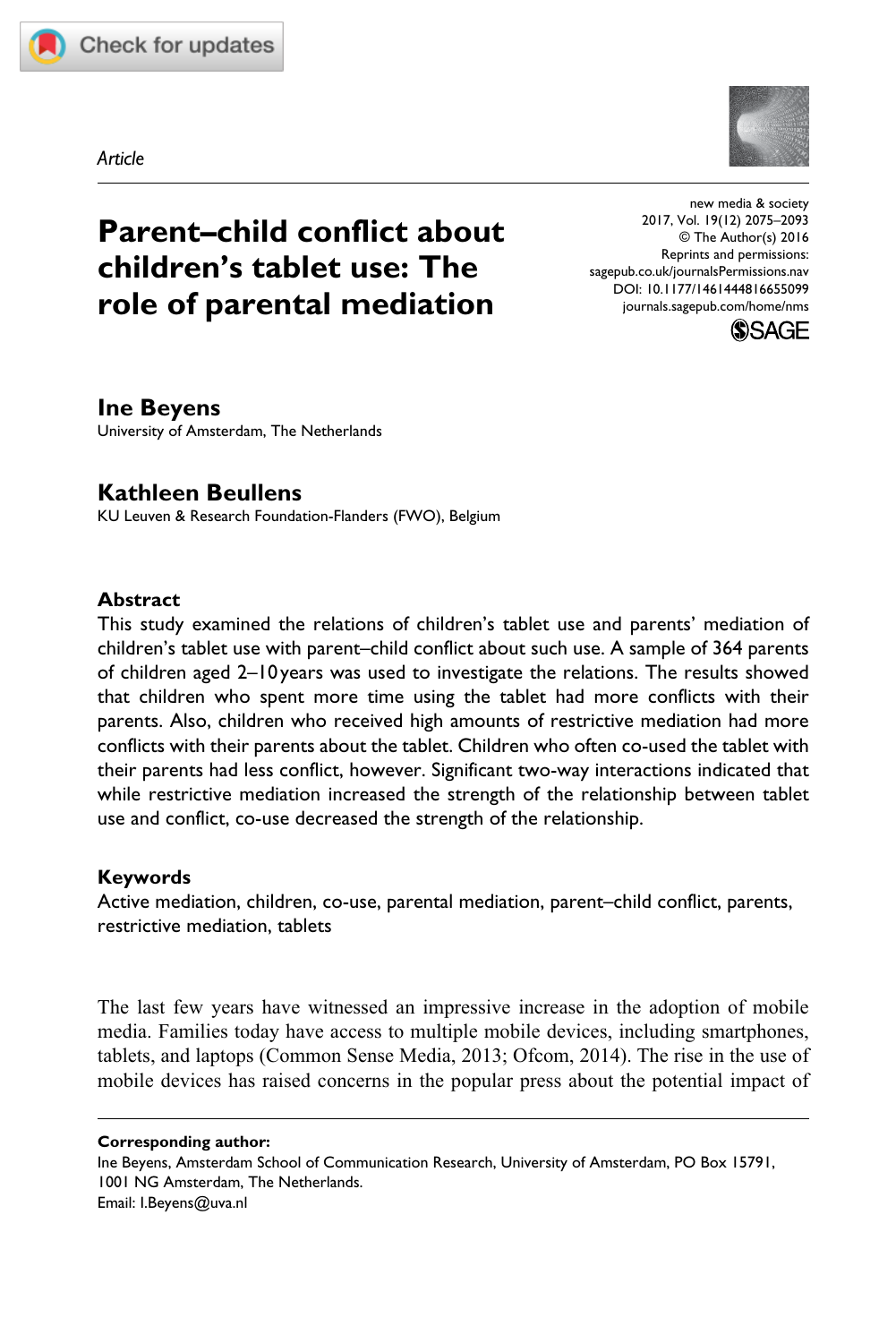mobile devices on children and their families (e.g. Miller, 2013; Paton, 2014), echoing the long history of concerns over new technologies and media (Wartella and Jennings, 2001; Wartella and Reeves, 1985). Yet, while some studies have investigated the impact of the use of mobile devices on children and families, such as adolescents' use of mobile phones (e.g. Ling, 2004; Ling and Donner, 2009), much remains unknown about the impact of mobile devices on family life.

Much attention in the public debate around the impact of mobile devices on children and families has been focused on tablets (e.g. Paton, 2014). This is not surprising, given that tablets have very rapidly found their way into today's families and are among the most frequently used mobile devices among children (Common Sense Media, 2013). A recent report published in the United States revealed that 4 in 10 children under 8years have access to tablets (Common Sense Media, 2013). In addition, for several activities, including watching TV or movies and reading books, children use tablets more than other devices, such as smartphones or laptops (Common Sense Media, 2013; Ofcom, 2014).

While children's use of tablets is clearly on the rise, scholars have emphasized that there is a lack of empirical studies into the impact of children's tablet use (Radesky et al., 2014; Strasburger, 2013). Furthermore, the few studies that have examined the effects of children's tablet use have mainly focused on the effects on children's learning (e.g. Couse and Chen, 2010; Krcmar and Cingel, 2014) and children's sleep (e.g. Fossum et al., 2014; Lemola et al., 2015; Pieters et al., 2014). Clearly, many aspects that may be affected by children's tablet use remain unexplored and several gaps exist in the literature on the effects of children's tablet use.

The aim of this study is to address three important gaps in our understanding of the impact of children's tablet use on family life. First, little is known about the impact of children's tablet use on interactions between children and their parents. Recently, Radesky et al. (2014) called attention to the absence of research into the impact of mobile devices on parent–child interaction and reported that *caregivers'* mobile device use affected parent–child interactions. Yet, to our knowledge, the possibility that *children's* tablet use may affect parent–child interactions has not been investigated. In particular, the relationship between children's tablet use and parent–child conflict about this use has not been investigated.

Second, there are gaps in our understanding of the impact of parental mediation strategies regarding children's tablet use on interactions between children and their parents. Prior studies (Mesch, 2006a, 2006b; Nathanson, 2002; Van den Bulck and Van den Bergh, 2000, 2005) suggest that parents' mediation of children's tablet use may affect the relationship between children and their parents, with some types of mediation being associated with more parent–child conflict than others.

Third, previous studies that investigated family conflicts about children's media use largely relied on adolescent samples (e.g. Lenhart et al., 2010; Livingstone, 2007; Mesch, 2006a, 2006b). Parent–child conflict about children's media use has rarely been investigated among young children. Therefore, the current study relies on a sample of parents of young children and focuses on conflict between children aged 2–10years and their parents.

In order to address these gaps in the literature, the present study investigates the relationships among children's tablet use, parents' mediation of children's tablet use, and parent–child conflict about children's tablet use.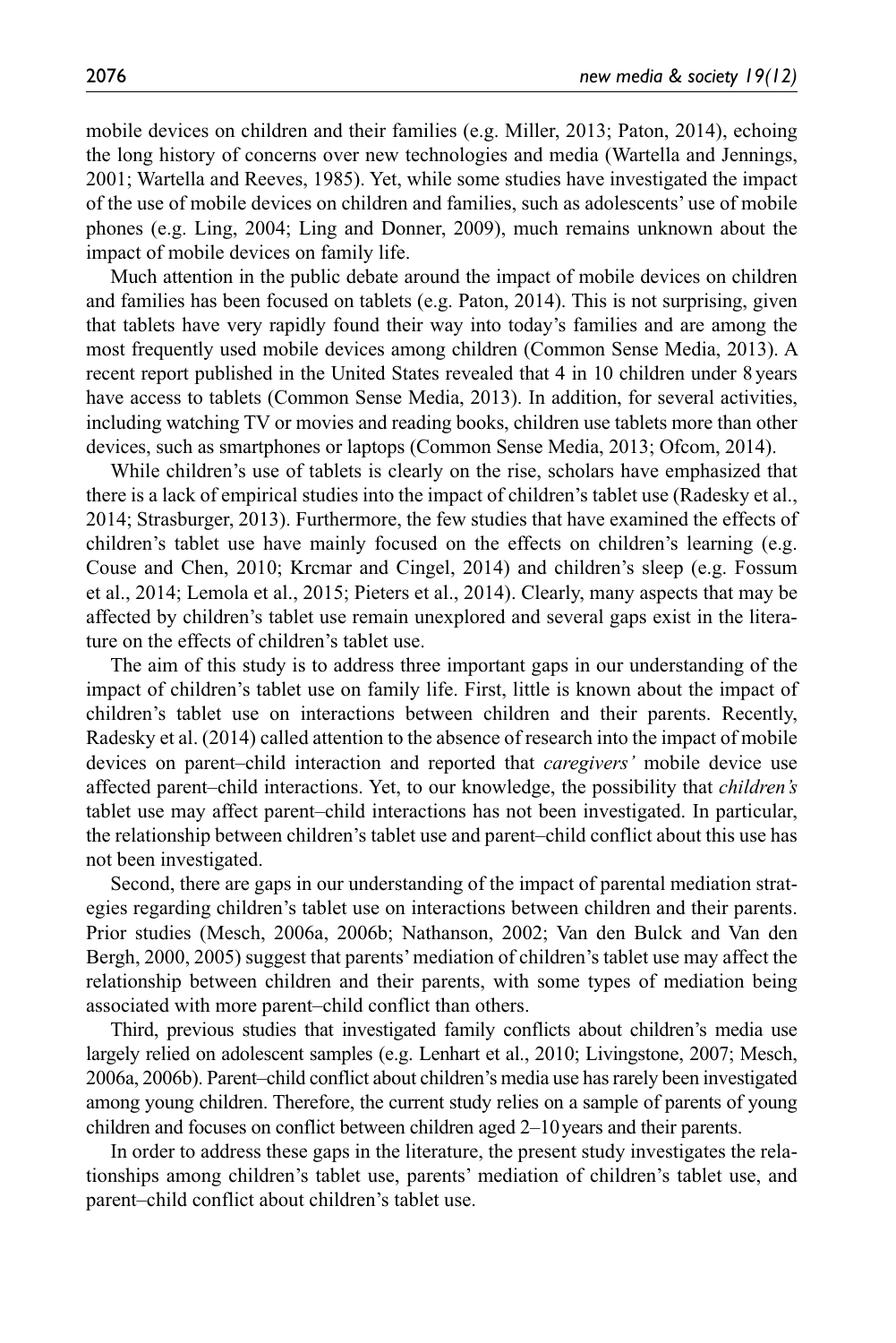#### **Parent–child conflict about children's tablet use**

Parent–child conflict is a very common and normative aspect of childhood (Huang et al., 2007; Laible and Thompson, 2002), which likely increases throughout childhood (Laible and Thompson, 2002). Scholars have defined parent–child conflict as interactions that result from children's non-compliance to parents' instructions, children's resistance to parents' intrusiveness, as well as parents' resistance to requests made by children (Eisenberg, 1992).

Indications exist that children's tablet use may elicit such conflictual interactions between parents and their children. Scholars have suggested that new technologies, such as tablets, influence family dynamics (Ling, 2004; Ling and Donner, 2009; Mesch, 2006a, 2006b; Nathanson, 2013; Van den Bulck and Van den Bergh, 2005). The introduction of new media in the family typically involves the introduction of new habits, behaviors, and rules (Mesch, 2006a; Van den Bulck and Van den Bergh, 2005). For instance, Mesch (2006a) found that adolescents and their parents often had conflicts about adolescents' Internet use. However, despite extensive research examining young children's media use and effects, there has been little research on parent–child conflict about children's use of new technologies, such as their use of tablets.

Nonetheless, a few studies suggest that children's tablet use may be a source of conflict between children and parents. A recent report showed that most parents do not regard tablets to support parenting (Wartella et al., 2014). Parents find it difficult to capture children's attention when children are using a tablet and believe that tablets cause fights with their children (Wartella et al., 2014). In addition, the report showed that one in five parents agreed that setting rules and making decisions about children's media use leads to conflicts in the family (Wartella et al., 2014).

Another indication that children's tablet use may lead to parent–child conflict comes from a study on *caregivers'* mobile device use. Radesky et al. (2014) described that caregivers' use of mobile devices affected the interactions between the caregivers and their children. Caregivers, who were observed with their children while having meals in fastfood restaurants, responded more harshly when their children tried to get their attention. These findings indicate that the use of mobile devices by caregivers may lead to conflict between caregivers and their children.

It is likely that children's tablet use leads to conflicts as well. First, children's tablet use may lead to parent–child conflict about such use because children typically need to share the device with other family members, since most children do not own a tablet themselves (Wartella et al., 2014). Also, because tablets have rather small screens and therefore are optimally controlled by only one user at a time, children need to take turns using the device. Scholars (Mesch, 2006a; Van den Bulck and Van den Bergh, 2005) have argued that such turn-taking and sharing leads to conflicts between parents and their children.

Second, monitoring children's tablet use is challenging for parents and may lead to frustrations and conflicts. Due to the mobility and ease of use of tablets, children may perceive fewer barriers to use a tablet and may use a tablet without permission from their parents. Children may perceive fewer barriers to turn on a tablet by themselves, compared to, for instance, playing a DVD or turning on the computer. Also, they can use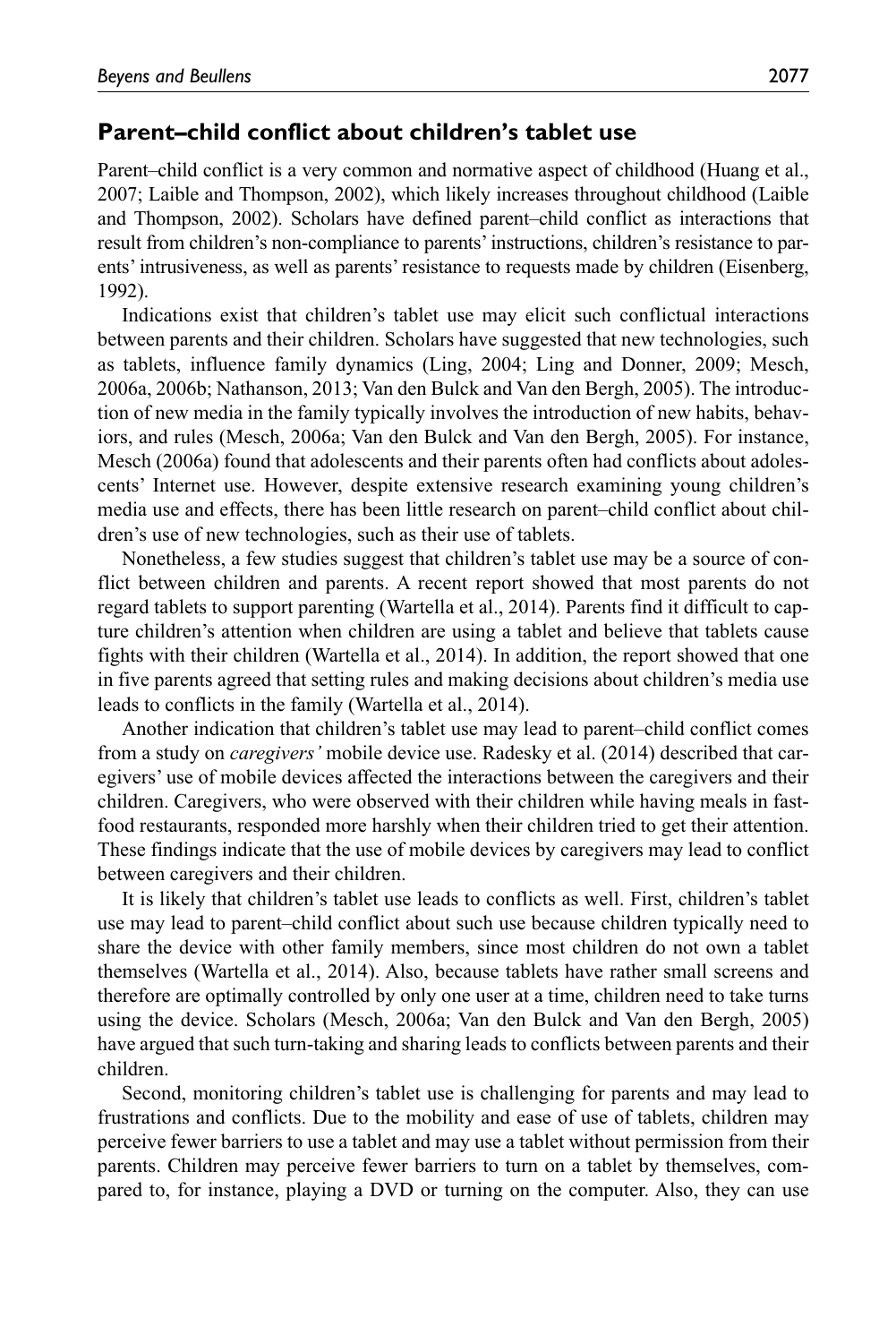tablets everywhere (e.g. in their bedroom, in the car, or at the dinner table) and while they are engaged in other activities (e.g. while eating dinner and while getting ready to go to bed), sometimes against the wishes of their parents. Hence, the mobility and constant availability of tablets may be challenging for parents to enforce rules (Sonck et al., 2013) and may cause conflicts between parents and children.

For these reasons, we expected that children's increased tablet use would be associated with more parent–child conflict (H1).

### **Parental mediation of children's tablet use**

Another reason why children's tablet use might lead to parent–child conflict relates to parents' mediation of children's tablet use. Some mediation strategies may lead to more parent–child conflict, while others may lead to less conflict (Mesch, 2006a; Van den Bulck and Van den Bergh, 2000). Research into parents' mediation of children's television viewing has identified three parental mediation strategies (Austin et al., 1997; Nathanson, 1999; Valkenburg et al., 1999). Active mediation refers to talking with the children about the content they view; restrictive mediation refers to rule setting and regulating children's television viewing; and co-viewing refers to watching television with the children (Nathanson, 1999; Valkenburg et al., 1999).

Parents use these strategies to mediate children's television viewing (Nathanson, 2001a), as well as children's computer and Internet use (Lee, 2013; Lee and Chae, 2007) and game playing (Gentile et al., 2012). In addition, some studies have identified parental co-use as a strategy in which parents use the medium (e.g. a computer or the Internet) together with the child (Lee and Chae, 2007).

There are indications that some types of mediation lead to more parent–child conflict while other types of mediation lead to less parent–child conflict (Mesch, 2006a; Van den Bulck and Van den Bergh, 2000). First, evidence exists that restrictive mediation is associated with more parent–child conflict. Nathanson (2002, 2013) argued that children may exhibit disobedience and rebelliousness against parents' rules and regulations about children's media use. According to the assumptions of reactance theory (Brehm and Brehm, 1981), children may exhibit reactance against their parents' restrictions because they want to retain their freedom to perform the behavior. Also, parents' restrictions may evoke a forbidden fruit response and increase children's interest to use the tablet (Hoffman, 1970).

Children's acts of rebelliousness and disobedience against their parents' restrictions may lead to conflict between children and their parents. In qualitative interviews about parents' restrictions of children's TV viewing, parents reported that they expected that limiting children's TV viewing time would result in more parent–child conflict (Evans et al., 2011). Parents thought that children would be angry about parents' rules and show defiance if parents were to limit children's TV viewing, which would lead to parent–child conflict (Evans et al., 2011). Children, and in particular young children, expected that they would be angry if their parents would restrict their media use (Evans et al., 2011).

Research that has looked at parents' mediation of children's TV use and Internet use has confirmed these assumptions. Van den Bulck and Van den Bergh (2000) found that restrictive mediation of children's TV viewing increased general parent–child conflict.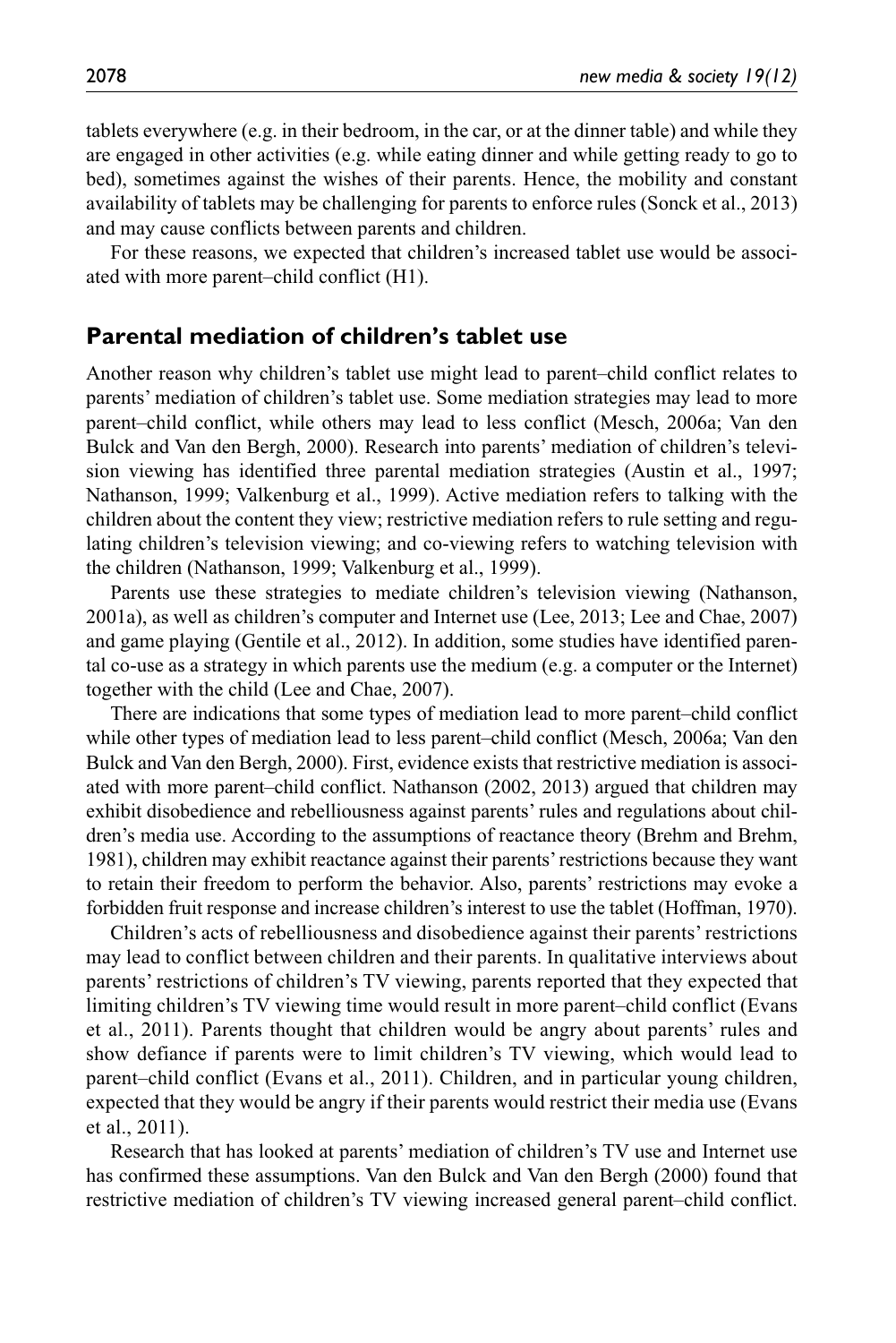Mesch (2006a) reported that adolescents had more conflicts with their parents about using the Internet if their parents had rules about how long they were allowed to use the Internet. Together, based on the theoretical and empirical evidence, we expected that more parental restrictive mediation of children's tablet use would be associated with more parent–child conflict about the tablet  $(H2_a)$ .

Second, research suggests that active mediation of children's tablet use is associated with increased parent–child conflict. Nathanson (2002) expected that active mediation would be associated with more positive attitudes toward parents among adolescents, because active mediation would reinforce the relationship between these adolescents and their parents. However, she found that active mediation was not related to adolescents' attitudes toward their parents (Nathanson, 2002). This seems to suggest that active mediation would be unrelated to parent–child conflict. Yet, empirical evidence shows that active mediation of children's television viewing was associated with more parent–child conflict (Van den Bulck and Van den Bergh, 2000).

This might especially be the case with tablet use. As tablets lean themselves more toward an individual use (compared to television) and are very easy to use even for young children, children might perceive parents' active mediation strategies as regulative and limitative. Like restrictive mediation, and based on the assumptions of reactance theory (Brehm and Brehm, 1981), active mediation may elicit reactance among children against the efforts of parents to mediate their children's tablet use. Therefore, we expected that more active mediation of children's tablet use would be associated with more parent–child conflict  $(H2_h)$ .

Third, evidence exists that co-use of the tablet is associated with less parent–child conflict. Nathanson (2002) argued that parental co-use may increase parent–child bonding and reinforce the relationship between children and their parents, because parents show that they are interested in the child and willing to engage in the child's activities. This seems especially relevant for parent–child co-viewing or co-use of media, because parents and children who engage in activities together have more cohesive relations (Mesch, 2006b; Zabriskie and McCormick, 2001) and experience less conflicts (Dubas and Gerris, 2002; Mesch, 2006b). Children may perceive that parents approve what they co-view with them (Nathanson, 2001b). Also, prior research has shown that co-viewing by parents is associated with increased enjoyment of what is co-viewed (Salomon, 1977).

As such, children who co-use the tablet with their parents may perceive that parents approve their use of the tablet and interpret that using a tablet is valuable. Parents' co-use of tablets with their children may be a bonding experience and may reinforce the parent– child bond. Thus, it is likely that increased co-use of tablets is associated with less parent– child conflict. This assumption is supported by empirical evidence from research on parents' mediation of television viewing, showing that co-viewing of television was associated with fewer conflicts between children and their parents (Van den Bulck and Van den Bergh, 2000). Together, we expected that more parental co-use of tablets would be associated with less parent–child conflict about using the tablet  $(H2<sub>c</sub>)$ .

Finally, indications exist that the relationship between children's tablet use and parent– child conflict differs according to parents' level of mediation. First, because we expected that children would exhibit reactance in response to parents' restrictive mediation  $(H_2)$ and active mediation  $(H_2)$ , we expected that the relationship between children's tablet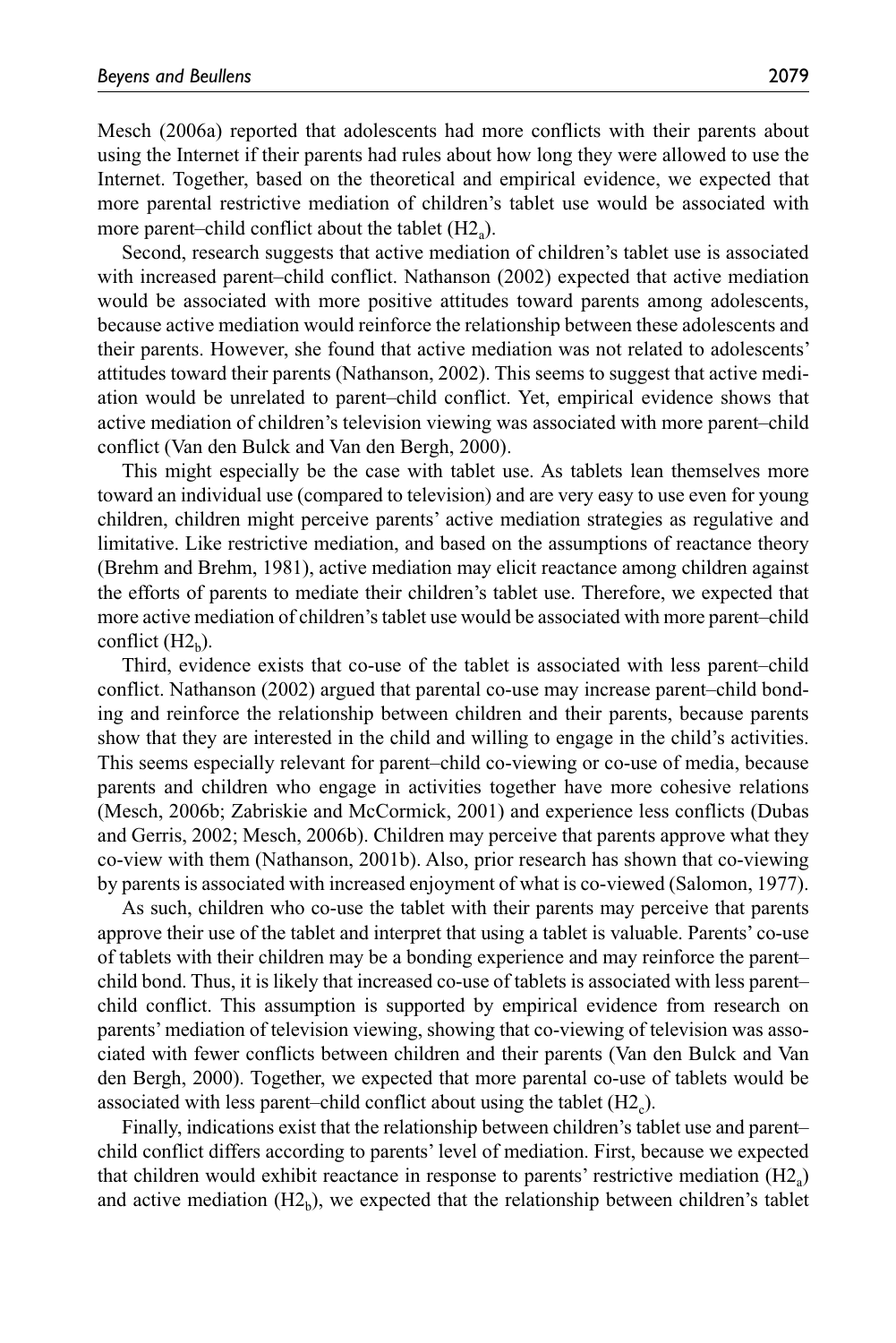use and parent–child conflict would be stronger for children who received high amounts of restrictive/active mediation. Therefore, we hypothesized that the relationship between children's tablet use and parent–child conflict would be stronger when parents used higher levels of restrictive mediation  $(H3_a)$  and active mediation  $(H3_b)$ .

Second, because we expected that by co-using the tablet children and parents would strengthen their relationship  $(H_2)$ , we expected that the relationship between children's tablet use and parent–child conflict would be less strong when parents co-used the tablet more often. Therefore, we hypothesized that higher levels of parental co-use of tablets would decrease the strength of the relationship between children's tablet use and parent– child conflict  $(H3<sub>c</sub>)$ .

Several family, parent, and child characteristics are associated with children's tablet use, parents' mediation strategies, and parent–child conflict. Recent reports showed that children in lower income families have less access to tablet devices and use tablet devices less often than children in higher-income families and that children's ownership and use of tablet devices increases with age (Common Sense Media, 2013; Ofcom, 2014). Furthermore, previous studies reported that parents of younger children use more restrictive mediation (Austin et al., 1999; Lee, 2013; Sonck et al., 2013; Valkenburg et al., 1999) and more active mediation (Barkin et al., 2006; Valkenburg et al., 1999). Also, parents with higher education use more restrictive (Gentile et al., 2012; Valkenburg et al., 1999) and active mediation (Valkenburg et al., 1999), but engage less often in coviewing (Austin et al., 1999; Gentile et al., 2012), although the evidence is mixed.

Parents with lower income use less restrictive mediation but co-view more (Gentile et al., 2012) and parents with more children use more restrictive mediation (Sonck et al., 2013). Furthermore, Mesch (2006a) found that children and parents had more conflicts about children's Internet use in families with less educated parents and families with more children. In order to examine the unique contribution of children's tablet use and parents' mediation strategies to parent–child conflict, we included the child's age, the parent's educational level, the household income, and the number of children in the family as control variables in the analyses.

## **Method**

#### *Participants and procedure*

Data were collected among parents (*N*=675) of children aged 2–10 years (*M*=6.46years old, *SD*=1.95; 49.7% boys and 50.3% girls) using an online survey. Participants were recruited from 25 public and private preschools and elementary schools in Belgium and invited to complete an online questionnaire. After school principals had granted the investigators permission, recruitment letters that included a link to the online survey and two reminders were distributed at each school (Total Design Method; Dillman, 1978). All children received a recruitment letter. Parents were guaranteed that participation in the study was voluntary and that all responses would be handled confidentially. Parents were invited to complete the questionnaire at home, using the link to the online survey. If participants had more than one child, they were asked to complete the questionnaire for the child with the next birthday (Next-Birthday Method; Salmon and Nichols, 1983).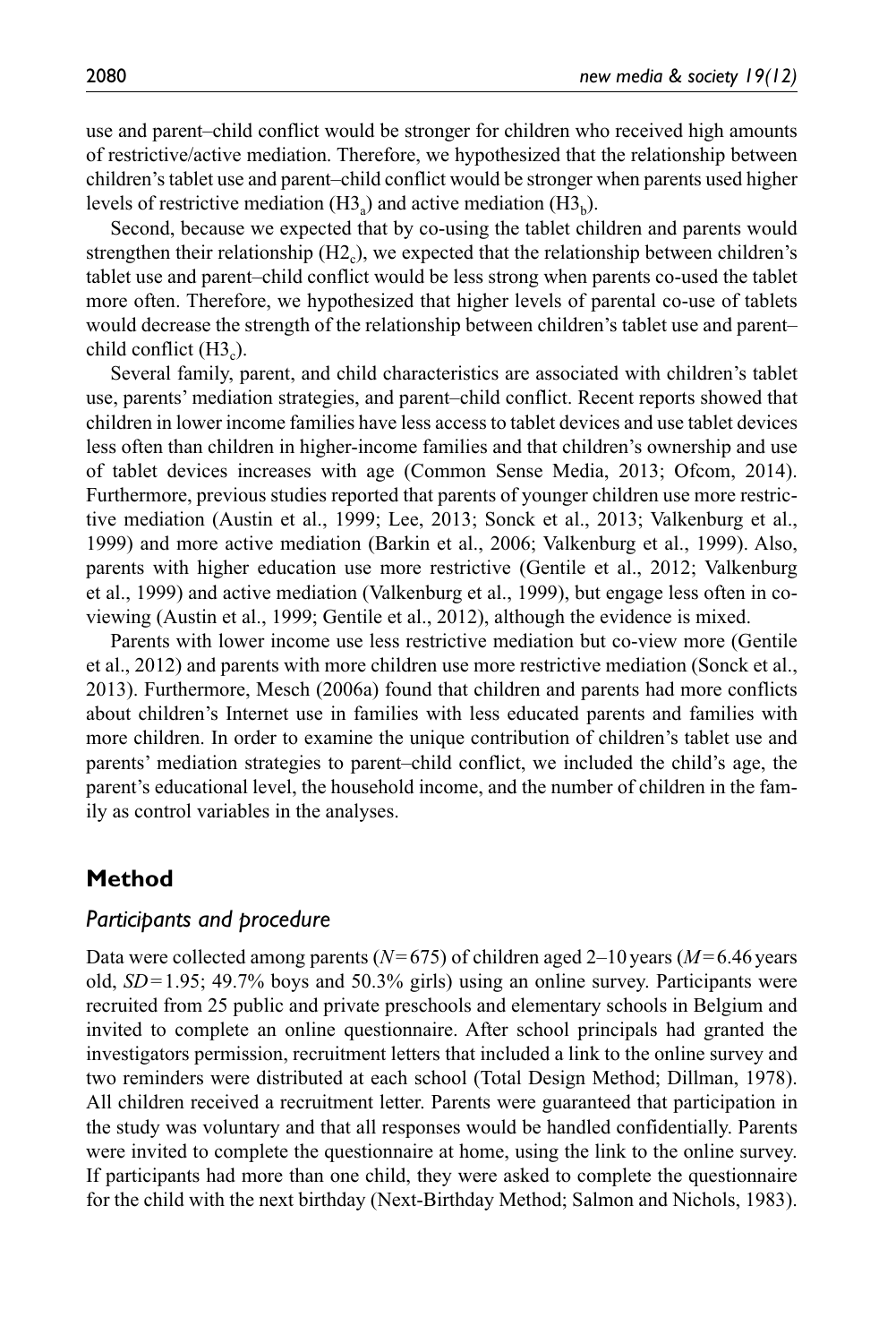After completing the questionnaire, participants were offered a chance to win a raffle (gift vouchers).

On average, participants were 35.83years old (*SD*=4.35). Most participants had two children (49.2%), 21.2% had one child, and 29.6% had three children or more. The majority of parents had graduate or college graduate degrees (79%), one-fifth held high school degrees (19.6%), 0.9% held elementary school degrees, and 0.5% had no degree. Almost 3 in 10 participants reported a monthly household income of  $\epsilon$ 3,000 or less (27.2%), 38.5% reported a monthly household income of between €3,000 and €4,000, and 34.3% reported a monthly household income of €4,000 or more. For the purpose of the current study, participants who had a tablet at home were selected for the analyses  $(n=364)$ .

## *Measures*

*Children's tablet use.* Parents reported how many hours and minutes their child uses a tablet on an average weekday, an average Wednesday, and an average weekend day. Wednesday was singled out because children are out of school on Wednesday afternoons in Belgium, which typically creates extra opportunities for using a tablet. We converted the reported usage time into minutes by multiplying the hours by 60 and adding it to the number of minutes. To calculate weekly use in minutes, we multiplied the weekday use by four and added the result to the number of minutes reported for Wednesday and the number of minutes reported for the weekend day times two ([weekday minutes  $\times$  4] + [Wednesday minutes] + [weekend day minutes  $\times$  2]) ( $M$ =283.55, *SD*=285.17).

*Parents' mediation of tablet use.* We adapted the television mediation scale developed by Valkenburg et al. (1999) to represent mediation of tablet use. The scale included 15 items, such as *How often do you try to help your child understand what s/he sees on the tablet?* and *How often do you* tell *your child to turn off the tablet device when s/he is watching unsuitable content or doing unsuitable activities?* Response options ranged from *(almost) never* (1) to *(almost) always* (5). A principal-components factor analysis with oblimin rotation revealed three mediation styles explaining 75.61% of variance: restrictive mediation ( $M=3.41$ ,  $SD=.99$ ,  $\alpha=.82$ ), active mediation ( $M=2.85$ ,  $SD=.99$ ,  $\alpha$ =.94), and co-use ( $M$ =2.75,  $SD$ =.91,  $\alpha$ =.95). Responses to the questions were averaged to create the scales. Higher scores on the scales reflected more restrictive mediation, more active mediation, and more co-use, respectively.

*Parent–child conflict.* Parents reported how often they had a conflict with their child about the child's tablet use. The scale consisted of three items, such as *How often do you have a conflict with your child because your child has to turn off the tablet?* Response options ranged from *never* (1) to *several times a day* (9). A principal-components factor analysis revealed one factor explaining 69.43% of variance. Responses to the questions were averaged to create a total conflict score ( $M=3.24$ ,  $SD=1.65$ ,  $\alpha=.78$ ). Higher scores reflected more conflict.

*Control variables.* Parents indicated the highest level of education they had obtained, ranging from *no degree* (1) to *graduate degree* (5), their household income, ranging from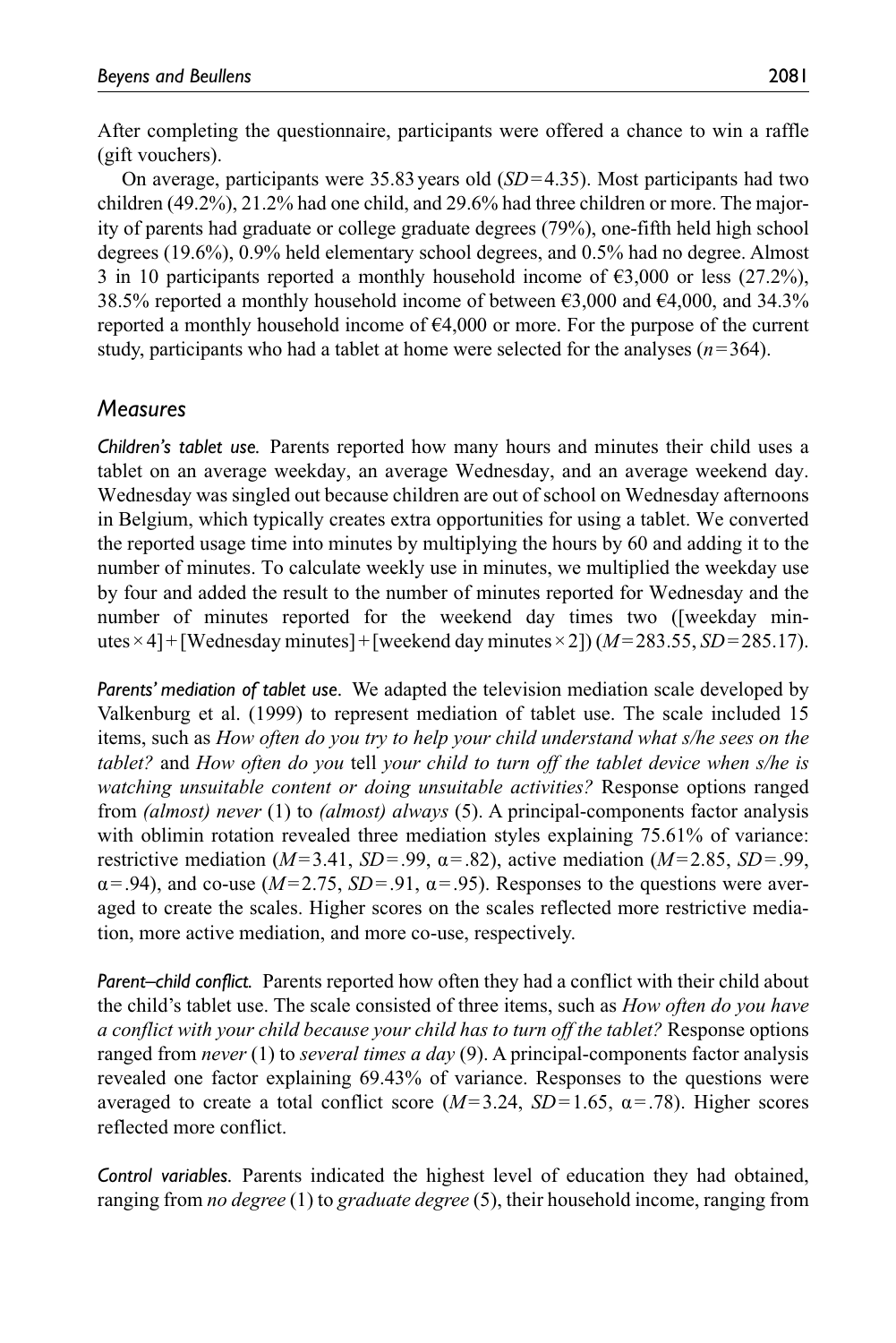|                          | Parent<br>education income |         | age              | of<br>children |         |                              | Household Child Number Tablet Active Restrictive Co- Parent-<br>use mediation mediation use |          | child<br>conflict |
|--------------------------|----------------------------|---------|------------------|----------------|---------|------------------------------|---------------------------------------------------------------------------------------------|----------|-------------------|
| Parent<br>education      |                            |         |                  |                |         |                              |                                                                                             |          |                   |
| Household<br>income      | $.31***$                   |         |                  |                |         |                              |                                                                                             |          |                   |
| Child age                | .02                        | $.12^*$ |                  |                |         |                              |                                                                                             |          |                   |
| Number of<br>children    | .05                        | $.11^*$ | NA.              | - 1            |         |                              |                                                                                             |          |                   |
| Tablet use               | $-.24***$                  | $-.10+$ | $.23*** - .08$   |                |         |                              |                                                                                             |          |                   |
| Active<br>mediation      | .00                        | $-.02$  | $-.02 - .01$     |                | .03     |                              |                                                                                             |          |                   |
| Restrictive<br>mediation | $.10+$                     | $.16**$ | $-.03$           | $.17**$        |         | $-.21***$ .54 <sup>***</sup> |                                                                                             |          |                   |
| Co-use                   | $-.09$                     | $-.02$  | $-.14^* - .13^*$ |                | $.10+$  | $.59***$                     | $.34***$                                                                                    |          |                   |
| Parent-child<br>conflict | .03                        | .09     | $.10+$           | .10            | $.13^*$ | .08                          | $.23***$                                                                                    | $-.06$ 1 |                   |

**Table 1.** Zero-order correlations between all variables included in the regression models.

NA: not applicable.

Note: +*p*<.10; \* *p*<.05; \*\**p*<.01; \*\*\**p*<.001.

*less than €1.000 a month* (1) to *more than €5.000 a month* (6), the child's age, and the number of children in their family. These variables were included as control variables in the analyses.

## *Analysis*

To test our hypotheses, hierarchical regression analysis was conducted in SPSS. We entered the child's age, the parent's education, the household income, and the number of children in the family as control variables into the first block of the equation. After mean centering the variables, we included the tablet use measure in the second block and the parental mediation measures in the third block. Finally, in the fourth block, we entered the interaction terms between the mean centered variables of tablet use and active mediation, tablet use and restrictive mediation, and tablet use and co-use.

Next, interaction effects were further probed with process (model 1) using the Johnson–Neyman technique (Hayes, 2009). This technique identifies regions of statistical significance by determining the range of parental mediation values for which the relationship between children's tablet use and parent–child conflict is statistically significant (Hayes and Matthes, 2009).

## **Results**

Zero-order correlations between all variables included in the analyses are presented in Table 1.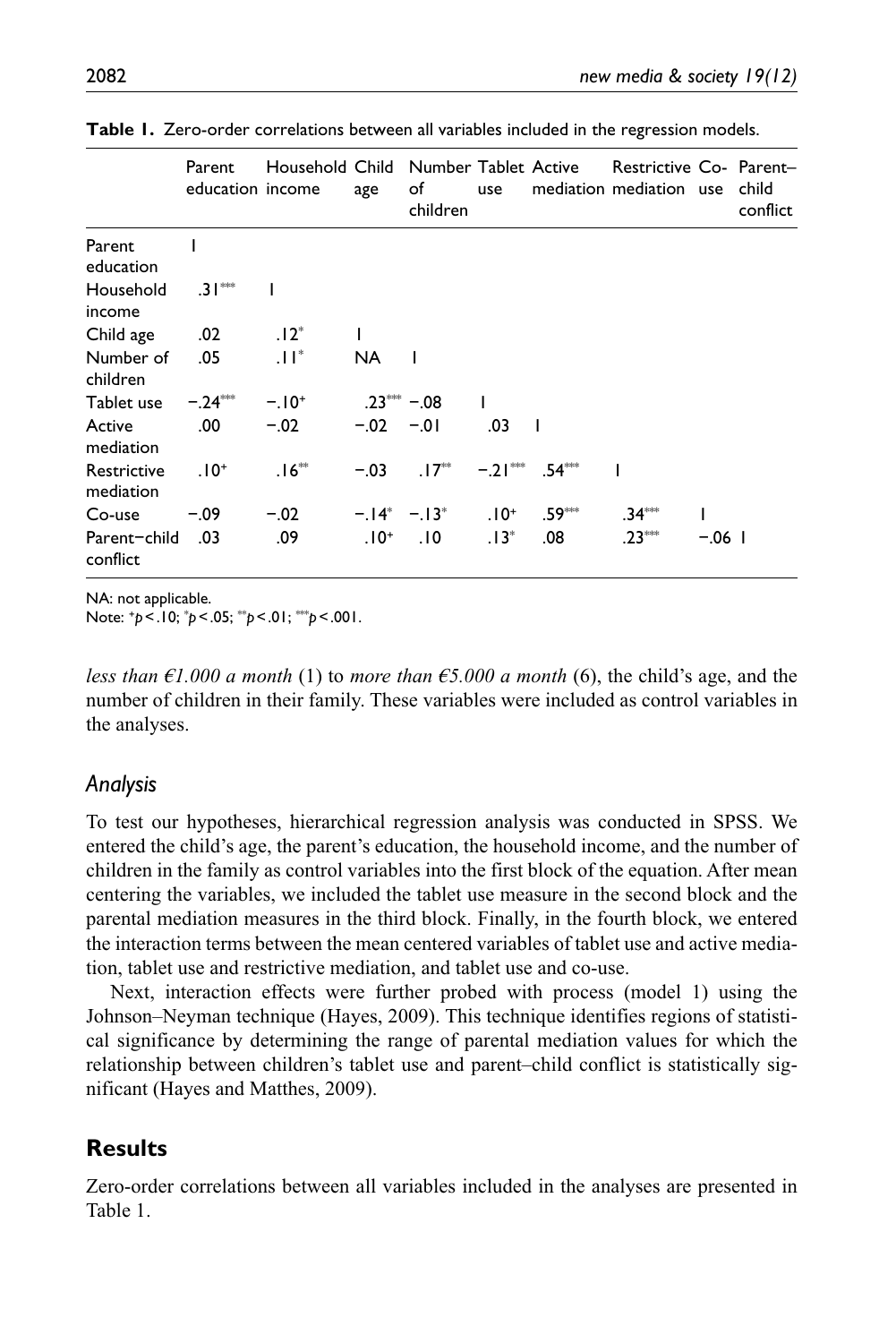|                                    | В         | SE   | β         | t       | Adj. $R^2$ | $\Delta R^2$ |
|------------------------------------|-----------|------|-----------|---------|------------|--------------|
| Step I                             |           |      |           |         | 0١.        |              |
| Parent education                   | .22       | .21  | .06       | 1.05    |            |              |
| Household income                   | .12       | .09  | .08       | 1.38    |            |              |
| Child age                          | $-.04$    | .05  | $-.05$    | $-.77$  |            |              |
| Number of children                 | .01       | .H   | .00       | .07     |            |              |
| Step 2                             |           |      |           |         | $.02^{+}$  | $.02*$       |
| Tablet use                         | .00       | .00  | $.49***$  | 6.71    |            |              |
| Step 3                             |           |      |           |         | $.10***$   | .09 ***      |
| Restrictive mediation              | .63       | .12  | $.38***$  | 5.47    |            |              |
| Active mediation                   | $-.03$    | .12  | $-.02$    | $-.26$  |            |              |
| Co-use                             | $-.51$    | . 13 | $-.28***$ | $-3.95$ |            |              |
| Step 4                             |           |      |           |         | $.21***$   | $.12***$     |
| Restrictive mediation X Tablet use | .00       | .00  | $.44***$  | 5.24    |            |              |
| Active mediation X Tablet use      | $-.00$    | .00  | $-.18*$   | $-2.24$ |            |              |
| Co-use X Tablet use                | $-.00$    | .00  | $-.23***$ | $-3.65$ |            |              |
| F                                  | $7.52***$ |      | Df        | П       |            |              |

**Table 2.** Hierarchical regression analysis of the relation between children's tablet use, parents' mediation of children's tablet use, and parent–child conflict.

SE: standard error.

Coefficients are derived from the final regression model (i.e. after all four steps were entered in the regression analysis).

<sup>+</sup>*p*<.10; \* *p*<.05; \*\**p*<.01; \*\*\**p*<.001.

## *Main relationships*

Table 2 presents the results of the hierarchical regression analysis of the relation between children's tablet use, parents' mediation of children's tablet use, and parent–child conflict. The full regression model accounted for 21% of the variance in parent–child conflict. Children's tablet use was positively related to parent–child conflict ( $\beta$ =.49, *p*<.001), indicating that more tablet use was related to more parent–child conflict. Thus, H1 was supported. Parental mediation of children's tablet use explained a significant 9% of additional variance in parent–child conflict. Individually, both restrictive mediation  $(β=.38, p<.001)$  and co-use  $(β=-.28, p<.001)$  were significantly related to parent– child conflict, indicating that more restrictive mediation was related to more parent– child conflict and more co-use was related to less parent–child conflict. Thus,  $H2_a$  and H<sub>2</sub><sub>c</sub> were supported. Active mediation (β=-.02, *p*=.79) was not significantly related to parent–child conflict.  $H2<sub>b</sub>$  was not supported.

## *Interaction effects*

The interactions between tablet use and parental mediation explained a significant 12% of additional variance in parent–child conflict (see Table 2). The two-way interaction effects between tablet use and restrictive mediation (β=.44, *p*<.001), between tablet use and active mediation ( $\beta = -18$ ,  $p < .05$ ), and between tablet use and co-use ( $\beta = -0.23$ ,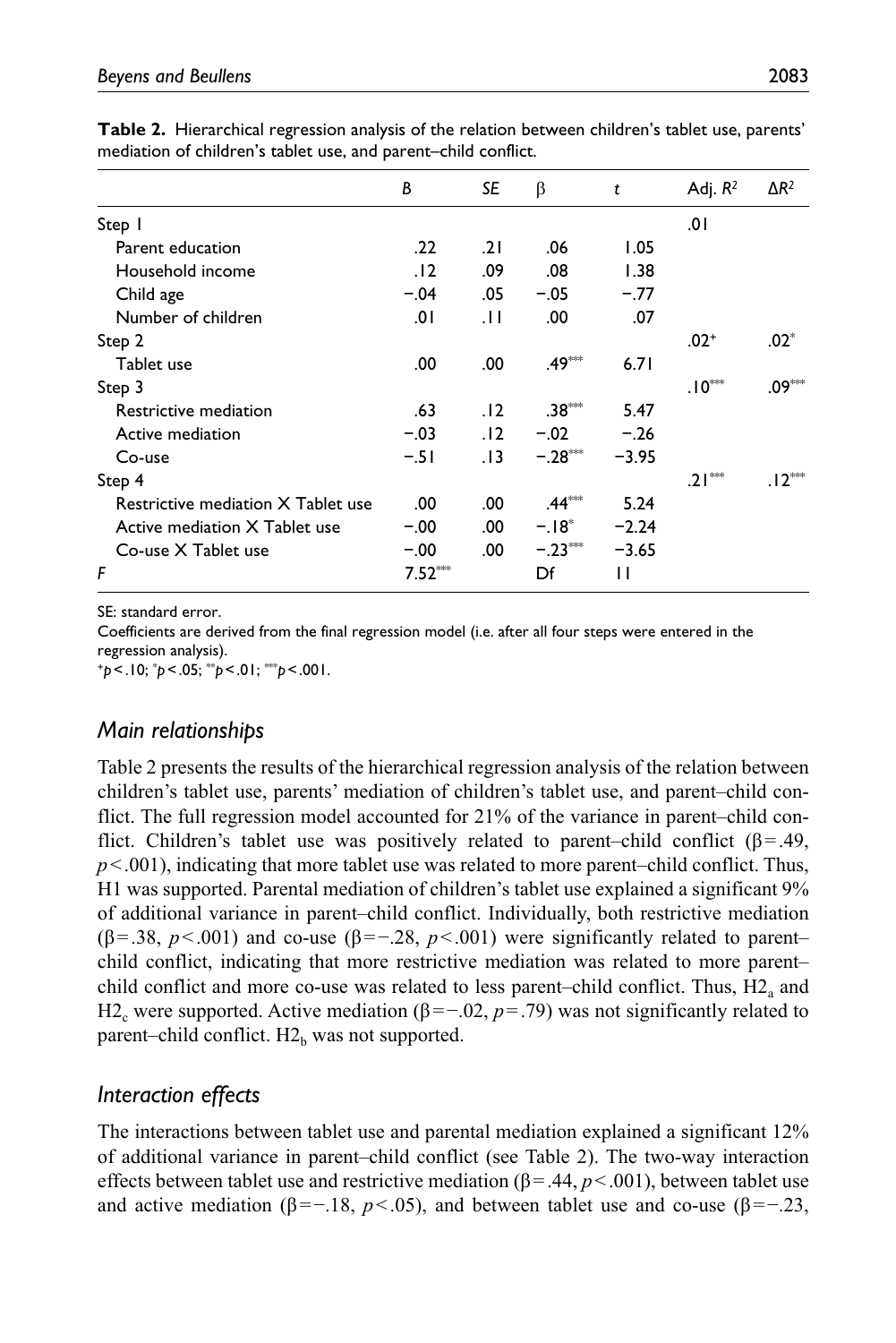

**Figure 1.** Conditional effect of children's tablet use on parent–child conflict about children's tablet use as a function of parents' restrictive mediation.

 $p<0.001$ ) were all significant. These findings indicated that the relationship between children's tablet use and parent–child conflict depends on parents' mediation of children's tablet use.

The interactions were further probed using the Johnson–Neyman technique. First, the results of the Johnson–Neyman analyses indicated that there was a significant positive conditional effect of tablet use on parent–child conflict as a function of restrictive mediation. In particular, the analyses indicated that a significant positive relationship between the amount of tablet use and conflict was found when parents scored $\geq 2.41$  on restrictive mediation. No significant association between tablet use and conflict was found for parents scoring <2.41 on restrictive mediation, which was the case for 18.28% of the respondents. The conditional effect of tablet use on conflict was stronger for parents reporting higher levels of restrictive mediation. Thus,  $H3_a$  was supported (Figure 1).

With regard to active mediation, the results were more complex. While the Johnson– Neyman analyses indicated that there was a significant conditional effect of tablet use on parent–child conflict for active mediation values  $\geq 1.36$  and  $\leq 4.88$ , there was no significant increase in the  $R^2$  value due to the inclusion of the interaction in the model. Thus, there is no clear evidence for the hypothesis that there is a conditional relationship between tablet use and conflict as a function of parents' use of active mediation (Figure 2). Therefore  $H3<sub>b</sub>$  was not supported.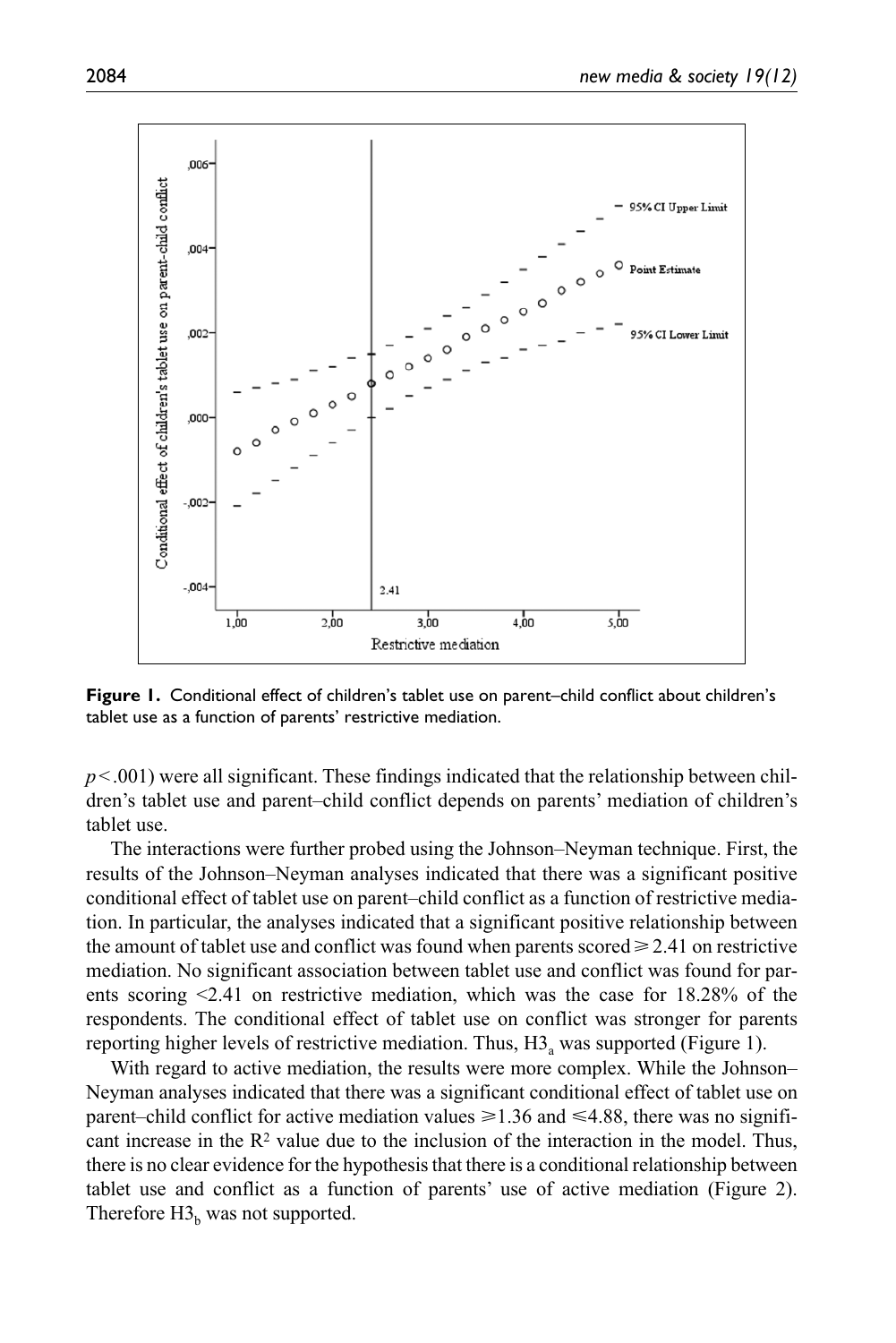

**Figure 2.** Conditional effect of children's tablet use on parent–child conflict about children's tablet use as a function of parents' active mediation.

Third, the results of the Johnson–Neyman analyses indicated that there was a significant negative conditional effect of tablet use on parent–child conflict as a function of co-use. In particular, the association between tablet use and parent–child conflict was stronger when lower levels of co-use were applied. When parents scored higher than 3.49 on co-use, which was the case for 17.91% of the respondents in the sample, the association between tablet use and conflict turned to non-significant. Thus, these findings support  $H3$ .: Higher levels of parental co-use decrease the strength of the relationship between children's tablet use and parent–child conflict (Figure 3).

## **Discussion**

This study examined the associations among children's tablet use, parents' mediation of children's tablet use, and parent–child conflict. The findings demonstrate that children who spent more time using the tablet had more conflicts with their parents. Also, children who received high amounts of restrictive mediation had more conflicts with their parents about the tablet. Children who often co-used the tablets with their parents had less conflict. Significant two-way interactions indicated that the relationship between children's tablet use and parent–child conflict depends upon parents' mediation styles.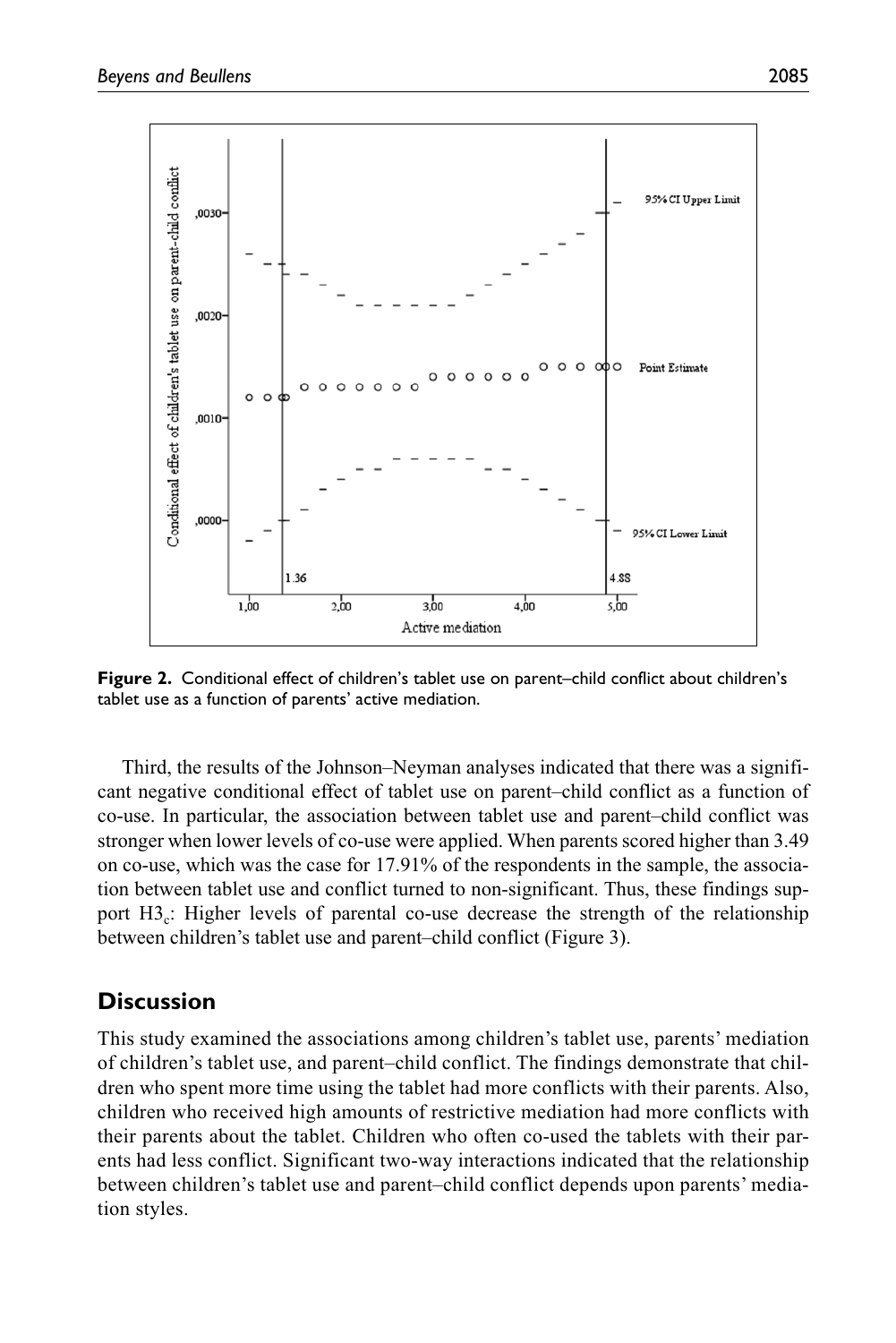

**Figure 3.** Conditional effect of children's tablet use on parent–child conflict about children's tablet use as a function of parents' co-use.

Parents used a combination of mediation strategies to guide children's tablet use, but applied restrictive mediation more often than active mediation and co-use. In view of the high individualization inherent to tablet devices, it seems more difficult for parents to use the tablet along with their children or to implement active mediation strategies than to impose restrictions, as suggested by others (Nikken and Jansz, 2014; Sonck et al., 2013). This seems particularly the case for parents with more children, as indicated by the zeroorder correlations.

Increased use of restrictive mediation was related to more conflict. In addition, the association between tablet use and parent–child conflict was stronger when parents applied higher levels of restrictive mediation. These results confirm expectations based on reactance theory (Brehm and Brehm, 1981). Children may exhibit reactance against their parents' restrictions, which may result in conflicts with their parents about the use of the tablet. Yet, the zero-order correlations showed that more restrictive mediation was related with decreased tablet use, indicating that parents' restrictions are effective in reducing children's tablet use. Thus, efforts to restrict children's tablet use seem to be a double-edged sword: On the one hand, restrictive mediation seems effective, in the sense that it is associated with a decrease in children's tablet use, but on the other hand, it seems to backfire, in the sense that it increases parent– child conflict.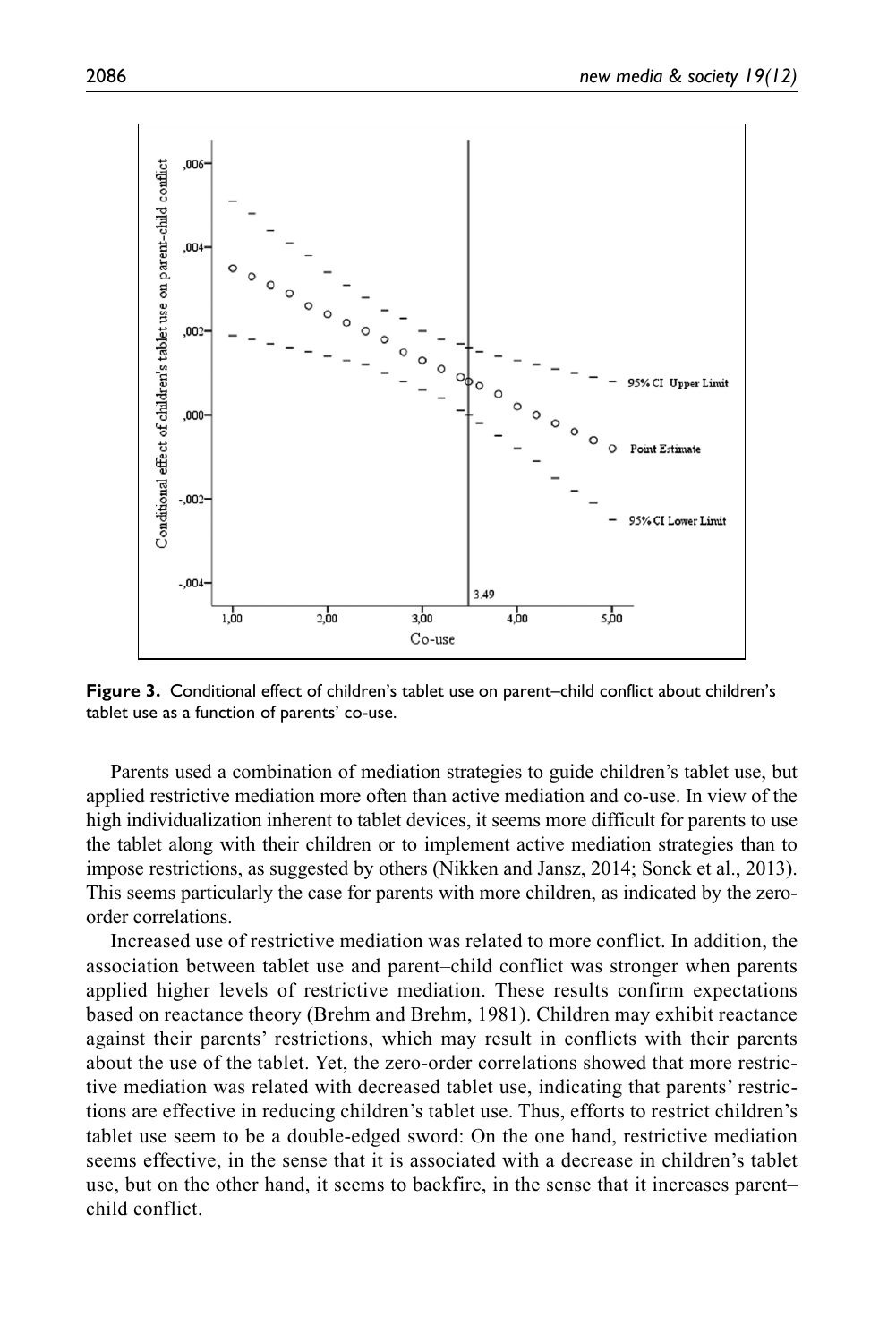A critical next step is to investigate how children and parents will react to these conflicts. According to coercion theory (Patterson, 1976, 1982), if parents' efforts to restrict children's tablet use escalate in conflicts between the parents and their children, it is possible that parents ultimately indulge their children to avoid further conflicts. In this case, children may learn that their reactance against their parents' restrictions is rewarded (Snyder et al., 1994; Snyder and Patterson, 1995). From this perspective, children may exhibit reactance again when parents try to restrict children's tablet use in the future (Snyder et al., 1994; Snyder and Patterson, 1995), which again could lead to more tablet use as parents give in. As such, an ongoing cycle of parent–child conflict about children's tablet use might develop.

Co-use may be an effective strategy to reduce parent–child conflict, since more couse was related to less parent–child conflict. As such, this study complements previous research showing that engaging in activities together decreases conflicts (Dubas and Gerris, 2002; Mesch, 2006b). Since co-use is related to less parent–child conflict but less frequently used by parents than restrictive mediation, it seems fruitful to help parents find ways to engage in more co-use when their children are using the tablet. In addition, the relationship between children's tablet use and conflict was strongest for parents who did not frequently co-use the tablet with their children. For parents frequently co-using the tablet with their children, children's tablet use was unrelated to parent–child conflict.

Active mediation was unrelated to parent–child conflict. The relation between active mediation and parent–child conflict might perhaps depend on other aspects. Scholars have suggested that the style in which parents provide active mediation plays a role (Nathanson, 2002; Valkenburg et al., 2013). For instance, findings from a recent study (Valkenburg et al., 2013) suggest that when parents provide active mediation in a controlling way, children and parents may have more conflicts, whereas when parents provide active mediation in an autonomy-supportive way, children and parents may have less conflicts. It would be useful for future studies to examine whether the style in which parental mediation of children's tablet use occurs shapes the effect of parents' mediation of children's tablet use on parent–child conflict about such use.

Our study found associations between children's use of tablets, parents' mediation of children's tablet use, and parent–child conflict about such use. Of course, other media and mobile devices also play an important role in today's families and their use could be associated with parent–child conflict as well. Children's lives are filled with multiple screens, from television, computer, and laptop screens, to smartphone and tablet screens (Common Sense Media, 2013; Ofcom, 2014; Wartella et al., 2014). The constant accessibility of multiple screens along with the ability to constantly move between different screens could further increase conflicts between parents and children. For instance, children who are not allowed to watch television may turn to a tablet device or a smartphone, possibly against the wishes of their parents. This likely increases conflicts about children's media use.

As a next step, research could examine whether the constant availability of multiple screens would increase parent–child conflict. Also, more research is needed to understand whether children's tablet use is associated with more conflict than children's use of other media devices, such as television or computers. The use of tablet devices is perhaps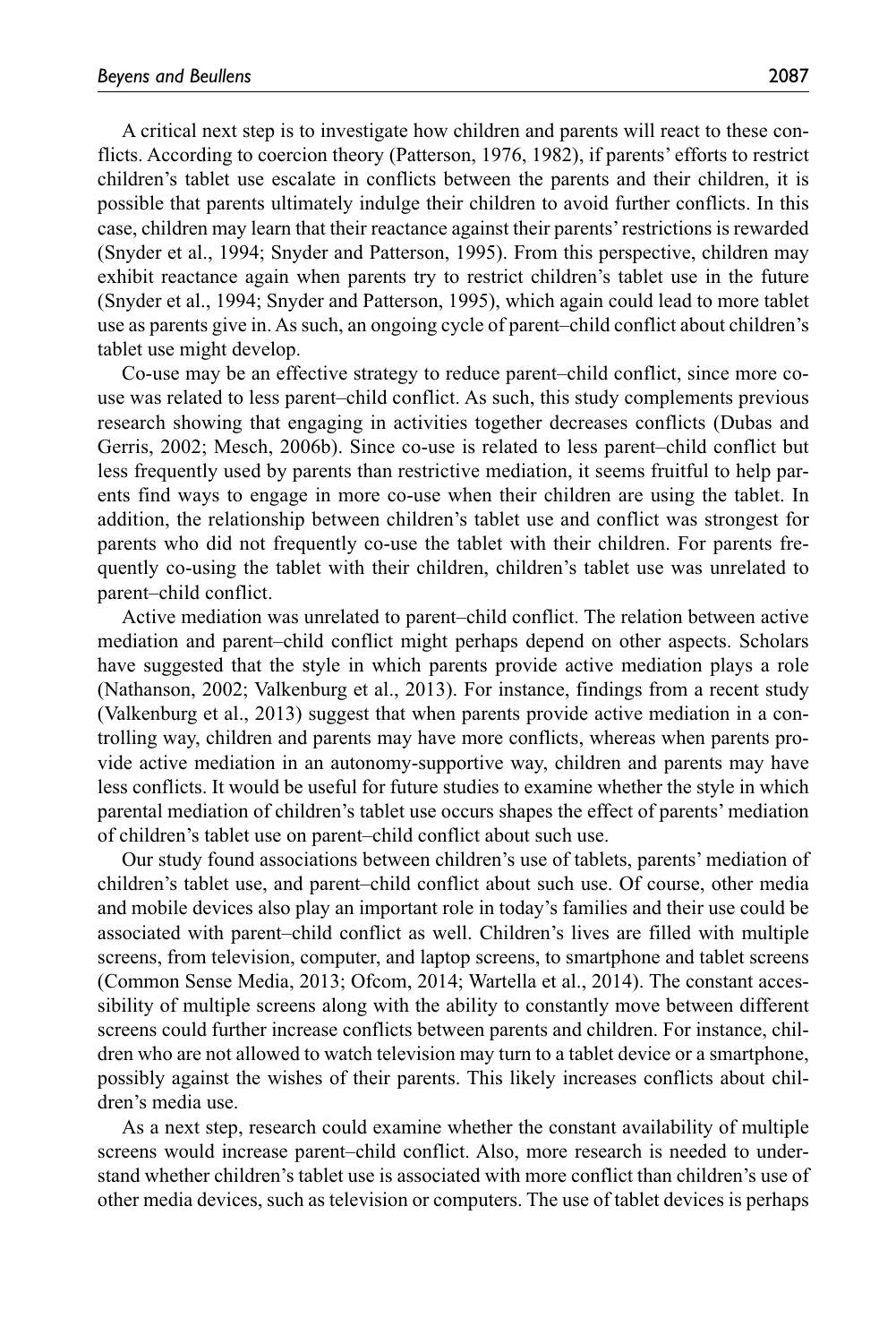related to more conflict compared with the use of television because of the mobility and accessibility of tablet devices and the need to share a tablet device with other family members and take turns using the tablet. In this view, research is needed to determine what reasons are associated with the highest levels of conflict. Particular reasons that were not examined in this study could perhaps relate to more parent–child conflict. For instance, the use of tablets around bedtime might elicit conflict between children and their parents when children are unwilling to stop using the tablet. Furthermore, as with the Internet (Mesch, 2006a), the use of tablets for entertainment purposes could elicit more conflict than the use of tablets for educational purposes.

The current study is, to our knowledge, one of the first to investigate media specific conflict, in particular in the context of children's tablet use. While our study found that children's tablet use and parents' mediation of such use were related to conflict between children and their parents, evidence exists to support relationships with sibling conflicts and conflicts between parents as well. Van den Bulck and Van den Bergh (2000) reported that parental mediation of children's television viewing increased (general) conflict between siblings and conflict between fathers and mothers. For tablets in particular, it is possible that children who need to share a tablet with their siblings and need to take turns using the device may have conflicts with their siblings about, for example, who is allowed to hold the device, for how long, and for what purpose.

While parent–child conflict is a very common and normative aspect of childhood (Huang et al., 2007; Laible and Thompson, 2002), it has often been considered to be negative (Wilmot and Hocker, 2001). However, parent–child conflict is an important part of children's social development (Eisenberg, 1992) and may result in social benefits for children (Boyer et al., 2015). For instance, through engaging in parent–child conflict, children are able to practice different social skills, including social problem solving skills, emotion regulation skills, and conflict resolution skills (Boyer et al., 2015; Klimes-Dougan and Kopp, 1999). Therefore, parent–child conflict about children's tablet use may not necessarily be a negative experience and may contribute to children's socialization and development of social skills.

Because little is known about the mediation strategies that parents use to mediate children's tablet use, we relied on the strategies that parents use to mediate children's TV viewing. Research is needed to further identify mediation strategies that parents use to mediate children's tablet use and their mobile device use more generally. It is likely that other mediation styles exist that are particularly relevant for children's tablet use and mobile device use. Research on parents' mediation of children's Internet use found that, in addition to the strategies that parents also use to mediate children's television use, parents adjust existing mediation strategies and use other mediation strategies as well (Livingstone and Helsper, 2008; Nikken and Jansz, 2014). For instance, parents apply supervision strategies (i.e. being present when the child uses the Internet) and technical restrictions and guidance (i.e. strategies that improve children's safety online, such as using a spam filter) to guide children's Internet use (Livingstone and Helsper, 2008; Nikken and Jansz, 2014).

Clearly, the ongoing changes in the media landscape of today's children and families call for research that identifies mediation strategies for children's mobile media use. The traditional mediation styles may be outdated, in the sense that they do not fit in with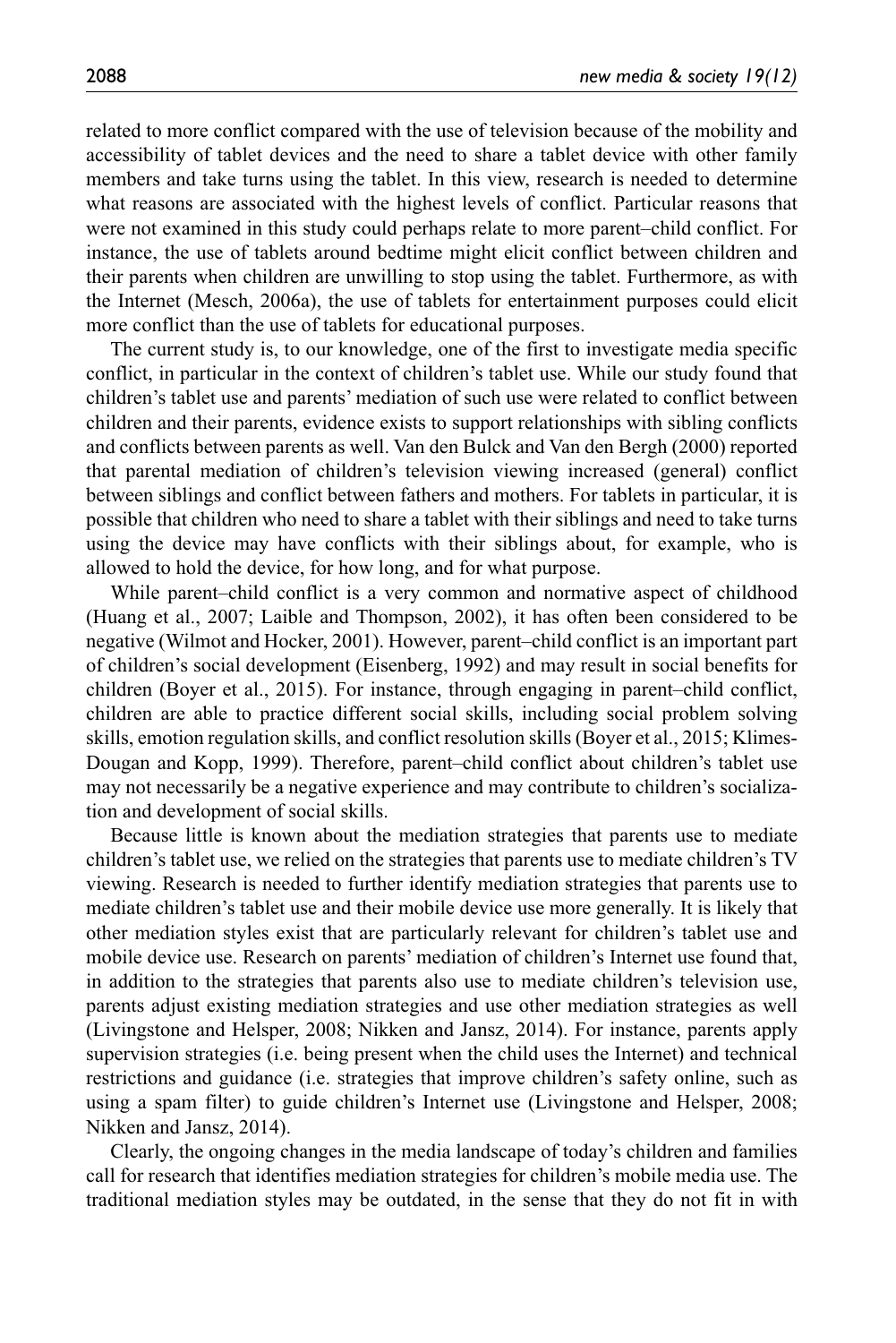today's media environment. For instance, unlike television, mobile devices such as tablet devices typically comprise multiple activities. Children use tablets to play games, to watch television shows or videos, and to read books, among others (Common Sense Media, 2013; Ofcom, 2014). Also, children use tablets for multiple purposes, such as educational purposes, entertainment purposes, or social purposes (Common Sense Media, 2013). While parents may restrict certain activities, they may support other. For instance, parents may want to restrict unsuitable games or television content, but may not want to restrict book reading or educational games.

The results of this study are limited by a number of factors. Data for this study were collected by self-reports of parents, which may have resulted in a social desirability bias, potentially leading to an underreporting of parent–child conflict about children's tablet use and an overreporting of parental mediation. In addition, the generalizability of the results of the current study might be limited by the overrepresentation of highly educated parents and due to self-selection bias. For instance, parents who participated in the study might have been more involved with children's tablet use than non-respondents. Also the relatively broad age range that was selected might limit the generalizability of our results. We recommend that future studies examine parent–child conflict about the tablet among less educated parents and among smaller age ranges to maximize the representativeness of the sample.

Because our data are cross-sectional, we cannot provide any conclusions about the causality of the relations found in this study. While our findings point to the direction that children's tablet use and parental mediation predict parent–child conflict, an alternative explanation for our findings could be that parent–child conflict predicts children's tablet use. In line with the findings of research on family conflict and children's television viewing (Rosenblatt and Cunningham, 1976), children perhaps use the tablet to avoid or cope with parent–child conflict. Yet, this explanation is less evident because the parent– child conflict measure used in the current study referred to conflict as an outcome of children's tablet use. It is unlikely that conflicts *about using the tablet* exist without prior use of the tablet.

Research is needed that investigates the role of general parenting practices in the relationship between parental mediation and parent–child conflict about the tablet. Since parental mediation is strongly correlated with general parenting patterns (Fujioka and Austin, 2002; Livingstone et al., 2015), it is possible that the relationship between parental mediation and parent–child conflict disappears when (general) parenting patterns are introduced in the analysis. In addition, research is needed that examines children's views on parent–child conflict about children's tablet use and children's media use in general, since the current study only examined parents' views on parent–child conflict about children's tablet use.

Finally, other potential explanations may account for the variance in parent–child conflict about children's tablet use. Research highlights several factors that may provide additional explanations for differences in parent–child conflict, including children's dispositional characteristics, such as children's temperament (Laible et al., 2008; Rubin et al., 2003) and children's effortful and inhibitory control (Laible et al., 2008), as well as parents' characteristics, such as parents' parenting self-efficacy (Ohan et al., 2000), and characteristics that relate to both the child and the parent, including parent–child attachment (Laible et al., 2008; Panfile et al., 2012).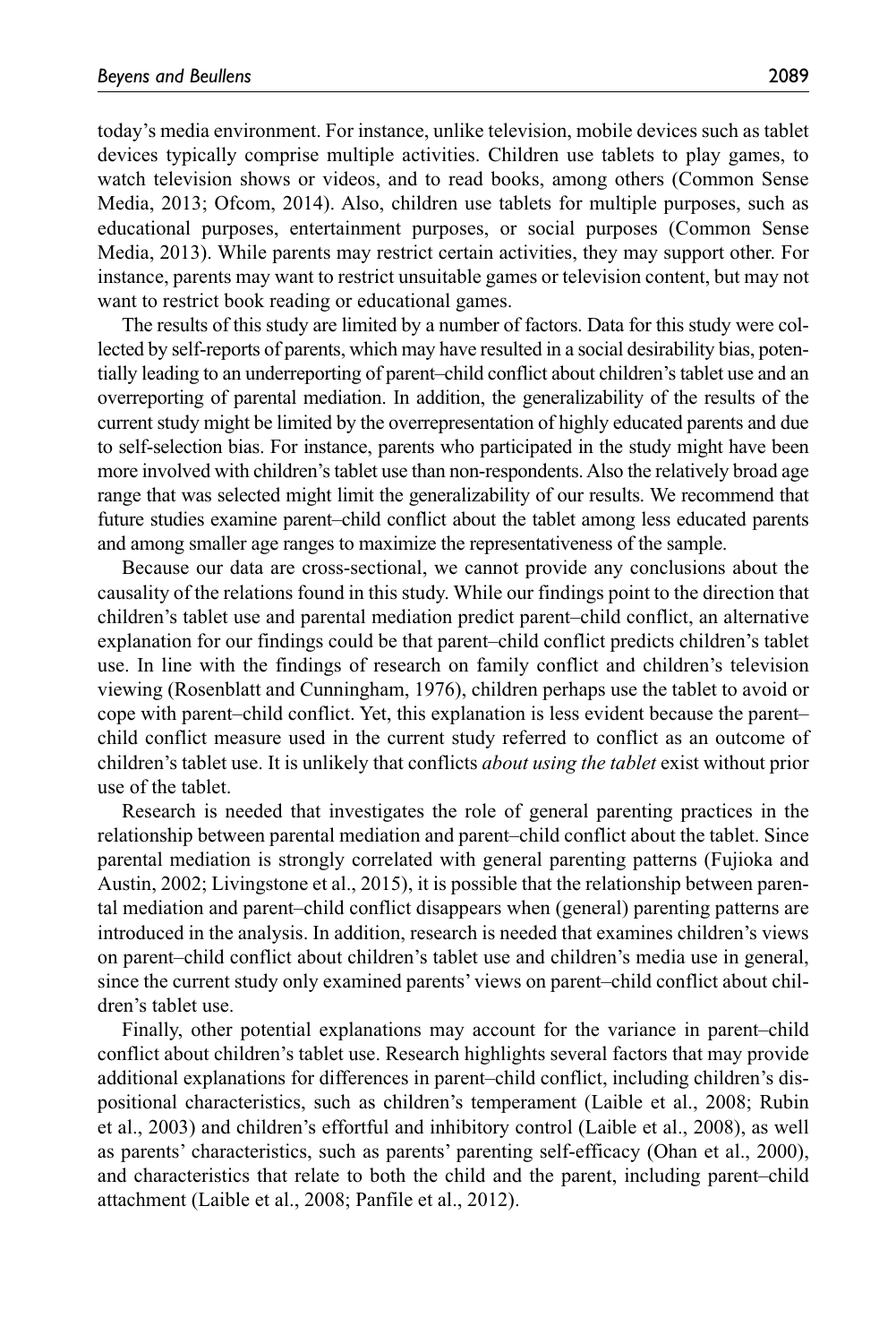Despite its limitations, this study is one of the first to empirically investigate the implications of children's tablet use for parent–child conflict about such use. In view of the impressive increase in children's use of tablets and other mobile media (Common Sense Media, 2013), more work is needed to investigate the implications for children's social, mental, and physical well-being.

#### **Acknowledgements**

The authors would like to thank Miss Charlotte Soetewey and Miss Sanne Strouven for their assistance with the data collection for this project. In addition, the authors would like to thank the editor and anonymous reviewers for their insightful comments on an earlier version of this article.

#### **Funding**

The author(s) disclosed receipt of the following financial support for the research, authorship, and/ or publication of this article: This research was funded by grants from the Research Foundation– Flanders (FWO) and Bijzonder Onderzoeksfonds KU Leuven/Research Fund KU Leuven (grant number STG/14/012). The authors thankfully acknowledge their support.

#### **References**

- Austin EW, Bolls P, Fujioka Y, et al. (1999) How and why parents take on the tube. *Journal of Broadcasting & Electronic Media* 43(2): 175–192.
- Austin EW, Knaus C and Meneguelli A (1997) Who talks how to their kids about TV: a clarification of demographic correlates of parental mediation patterns. *Communication Research Reports* 14(4): 418–430.
- Barkin S, Ip E, Richardson I, et al. (2006) Parental media mediation styles for children aged 2 to 11 years. *Archives of Pediatrics and Adolescent Medicine* 160(4): 395–401.
- Boyer BP, Scott JK and Nelson JA (2015) Maternal conflict behavior profiles and child social skills. *Social Development* 25(4): 759–776.
- Brehm SS and Brehm JW (1981) *Psychological Reactance: A Theory of Freedom and Control*. New York: Academic Press.
- Common Sense Media (2013) Zero to eight: children's media use in America 2013. Available at: <https://www.commonsensemedia.org>
- Couse LJ and Chen DW (2010) A tablet computer for young children? Exploring its viability for early childhood education. *Journal of Research on Technology in Education* 43(1): 75–96.
- Dillman DA (1978) *Mail and Telephone Surveys: The Total Design Method*. New York: John Wiley & Sons.
- Dubas JS and Gerris JRM (2002) Longitudinal changes in the time parents spend in activities with their adolescent children as a function of child age, pubertal status, and gender. *Journal of Family Psychology* 16(4): 415–427.
- Eisenberg AR (1992) Conflicts between mothers and their young children. *Merrill-Palmer Quarterly* 38(1): 21–43.
- Evans CA, Jordan AB and Horner J (2011) Only two hours? a qualitative study of the challenges parents perceive in restricting child television time. *Journal of Family Issues* 32(9): 1223–1244.
- Fossum IN, Nordnes LT, Storemark SS, et al. (2014) The association between use of electronic media in bed before going to sleep and insomnia symptoms, daytime sleepiness, morningness, and chronotype. *Behavioral Sleep Medicine* 12(5): 343–357.
- Fujioka Y and Austin EW (2002) The relationship of family communication patterns to parental mediation styles. *Communication Research* 29(6): 642–665.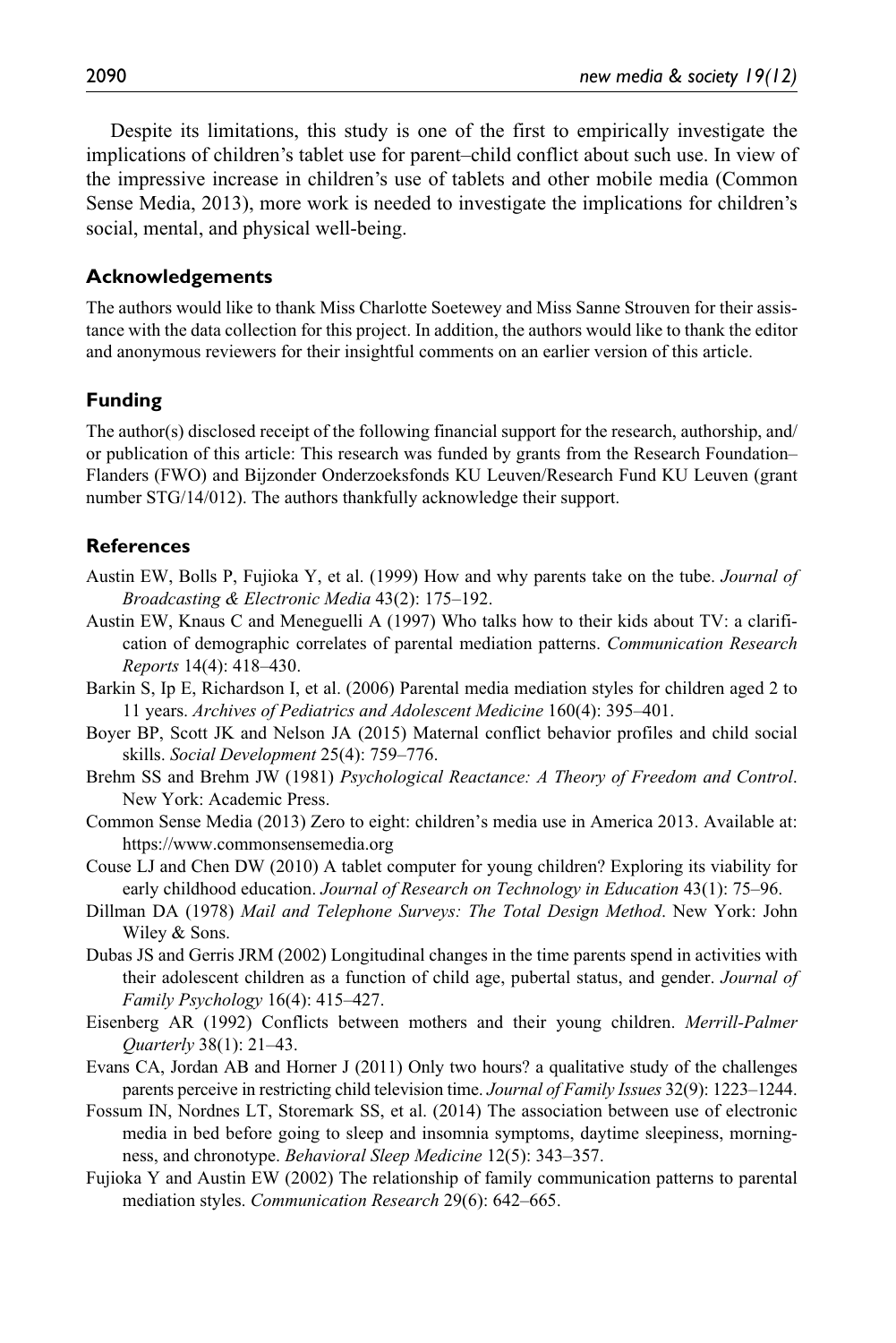- Gentile DA, Nathanson AI, Rasmussen EE, et al. (2012) Do you see what I see? Parent and child reports of parental monitoring of media. *Family Relations* 61(3): 470–487.
- Hayes AF (2009) *Introduction to Mediation, Moderation, and Conditional Process Analysis: A Regression-Based Approach*. New York: Guilford Press.
- Hayes AF and Matthes J (2009) Computational procedures for probing interactions in OLS and logistic regression: SPSS and SAS implementations. *Behavior Research Methods* 41(3): 924–936.
- Hoffman ML (1970) Moral development. In: Mussen PH (ed.) *Handbook of Child Psychology*. New York: John Wiley & Sons, pp. 211–236.
- Huang K-Y, Teti DM, O'Brien Caughy M, et al. (2007) Mother-child conflict interaction in the toddler years: behavior patterns and correlates. *Journal of Child and Family Studies* 16(2): 219–241.
- Klimes-Dougan B and Kopp C (1999) Children's conflict tactics with mothers: a longitudinal investigation of the toddler and preschool years. *Merrill-Palmer Quarterly* 45(2): 226–241.
- Krcmar M and Cingel DP (2014) Parent–child joint reading in traditional and electronic formats. *Media Psychology* 17(3): 262–281.
- Laible DJ and Thompson RA (2002) Mother-child conflict in the toddler years: lessons in emotion, morality, and relationships. *Child Development* 73(4): 1187–1203.
- Laible DJ, Panfile T and Makarieve D (2008) The quality and frequency of mother-toddler conflict: links with attachment and temperament. *Child Development* 79(2): 426–443.
- Lee S-J (2013) Parental restrictive mediation of children's internet use: effective for what and for whom? *New Media & Society* 15(4): 466–481.
- Lee S-J and Chae Y-G (2007) Children's Internet use in a family context: influence on family relationships and parental mediation. *CyberPsychology and Behavior* 10(5): 640–644.
- Lemola S, Perkinson-Gloor N, Brand S, et al. (2015) Adolescents' electronic media use at night, sleep disturbance, and depressive symptoms in the smartphone age. *Journal of Youth and Adolescence* 44(2): 405–418.
- Lenhart A, Ling R, Campbell S, et al. (2010) *Teens and Mobile Phones: Text Messaging Explodes as Teens Embrace It as the Centerpiece of Their Communication Strategies with Friends*. Washington, DC: Pew Internet and American Life Project.
- Ling R (2004) *The Mobile Connection: The Cell Phone's Impact on Society*. San Francisco, CA: Morgan Kaufmann Publishers.
- Ling R and Donner J (2009) *Mobile Communication*. Cambridge: Polity Press.
- Livingstone S (2007) Strategies of parental regulation in the media-rich home. *Computers in Human Behavior* 23(3): 920–941.
- Livingstone S and Helsper E (2008) Parental mediation of children's Internet use. *Journal of Broadcasting & Electronic Media* 52(4): 581–599.
- Livingstone S, Mascheroni G, Dreier M, et al. (2015) *How Parents of Young Children Manage Digital Devices at Home: The Role of Income, Education and Parental Style*. London: EU Kids Online, LSE.
- Mesch GS (2006a) Family characteristics and intergenerational conflicts over the Internet. *Information, Communication & Society* 9(4): 473–495.
- Mesch GS (2006b) Family relations and the Internet: exploring a family boundaries approach. *Journal of Family Communication* 6(2): 119–138.
- Miller T (2013) Hooked on the iPad: technology addiction affects children as young as 4, experts say. *Daily News*, 23 April. Available at: [http://www.nydailynews.com/life-style/health/ipad](http://www.nydailynews.com/life-style/health/ipad-addict-4-years-old-article-)[addict-4-years-old-article-1](http://www.nydailynews.com/life-style/health/ipad-addict-4-years-old-article-).1324900
- Nathanson AI (1999) Identifying and explaining the relationship between parental mediation and children's aggression. *Communication Research* 26(2): 124–143.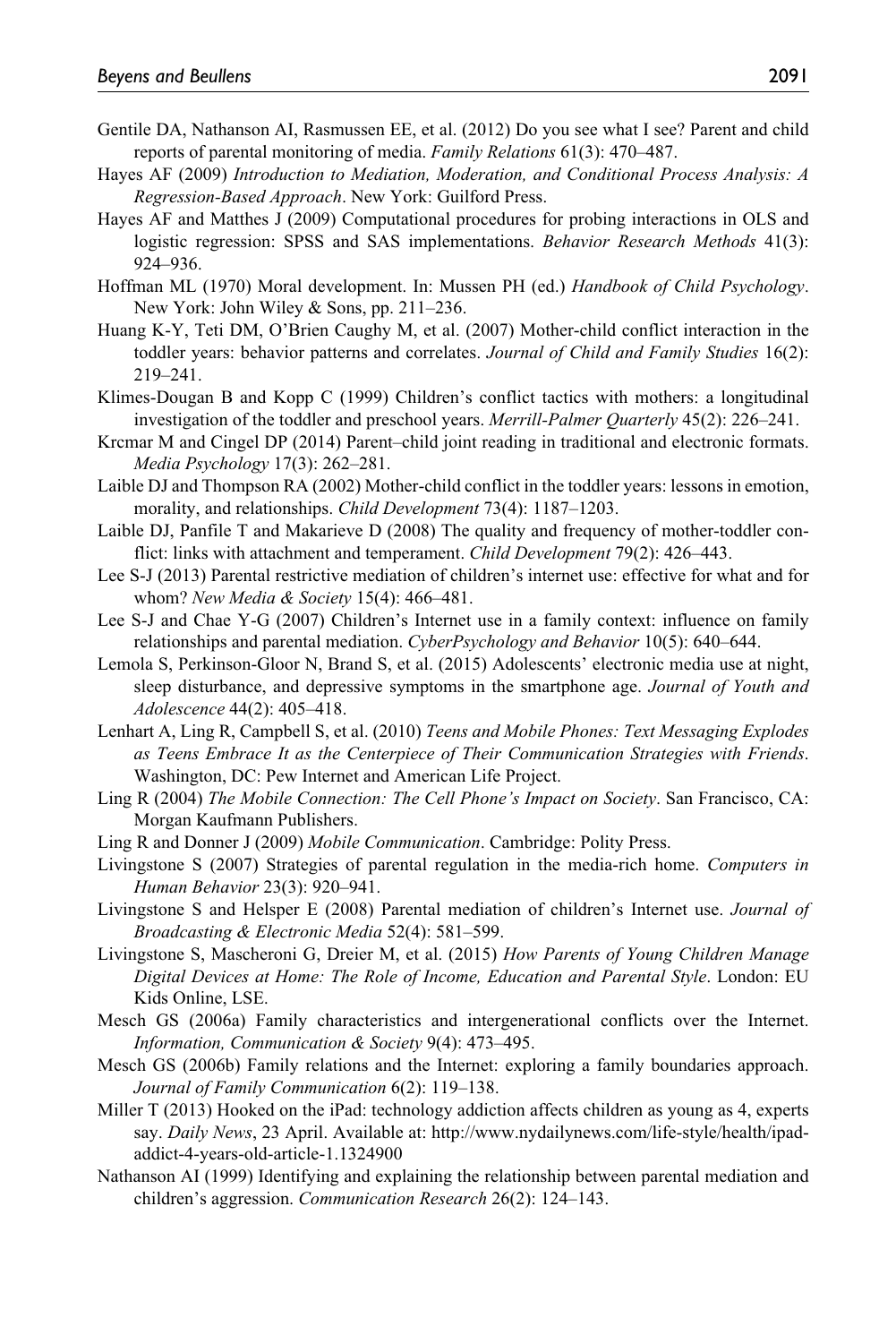Nathanson AI (2001a) Mediation of children's television viewing: working toward conceptual clarity and common understanding. *Communication Yearbook* 25(1): 115–151.

- Nathanson AI (2001b) Parent and child perspectives on the presence and meaning of parental television mediation. *Journal of Broadcasting & Electronic Media* 45(2): 201–220.
- Nathanson AI (2002) The unintended effects of parental mediation of television on adolescents. *Media Psychology* 4(2): 207–230.
- Nathanson AI (2013) Media and the family context. In: Lemish D (ed.) *The Routledge International Handbook of Children, Adolescents, and Media*. New York: Routledge, pp. 299–306.
- Nikken P and Jansz J (2014) Developing scales to measure parental mediation of young children's internet use. *Learning, Media and Technology* 39(2): 250–266.
- Ofcom (2014) Children and parents: media use and attitudes report. Available at: [http://stakehold](http://stakeholders.ofcom.org.uk/)[ers.ofcom.org.uk/](http://stakeholders.ofcom.org.uk/)
- Ohan JL, Leung DW and Johnston C (2000) The parenting sense of competence scale: evidence of a stable factor structure and validity. *Canadian Journal of Behavioural Science* 32(4): 251–261.
- Panfile TM, Laible DJ and Eye (2012) Conflict frequency within mother-child dyads across contexts: links with attachment security and gender. *Early Childhood Research Quarterly* 27(1): 147–155.
- Paton G (2014) Infants 'unable to use toy building blocks' due to iPad addiction. *The Telegraph*, 15 April. Available at: [http://www.telegraph.co.uk/education/educationnews/10767878/](http://www.telegraph.co.uk/education/educationnews/10767878/Infants-unable-to-use-toy-building-blocks-due-to-iPad-addiction.html) [Infants-unable-to-use-toy-building-blocks-due-to-iPad-addiction.html](http://www.telegraph.co.uk/education/educationnews/10767878/Infants-unable-to-use-toy-building-blocks-due-to-iPad-addiction.html)
- Patterson GR (1976) The aggressive child: victim and architect of a coercive system. In: Mash EJ, Hamerlynch LA and Hardy LC (eds) *Behavior Modification and Families*. New York: Brunner/Mazel, pp. 267–316.
- Patterson GR (1982) *Coercive Family Process*. Eugene, OR: Castilia.
- Pieters D, De Valck E, Vandekerckhove M, et al. (2014) Effects of pre-sleep media use on sleep/ wake patterns and daytime functioning among adolescents: the moderating role of parental control. *Behavioral Sleep Medicine* 12(6): 427–443.
- Radesky JS, Kistin CJ, Zuckerman B, et al. (2014) Patterns of mobile device use by caregivers and children during meals in fast food restaurants. *Pediatrics* 133(4): e843–e849.
- Rosenblatt P and Cunningham M (1976) Television watching and family tensions. *Journal of Marriage and Family* 38(1): 105–111.
- Rubin KH, Burgess KB, Dwyer KM, et al. (2003) Predicting preschoolers' externalizing behaviors from toddler temperament, conflict, and maternal negativity. *Developmental Psychology* 39(1): 164–176.
- Salmon C and Nichols J (1983) The next-birthday method of respondent selection. *Public Opinion Quarterly* 47(2): 270–276.
- Salomon G (1977) Effects of encouraging Israeli mothers to co-observe Sesame Street with their five-year-olds. *Child Development* 48(3): 1146–1151.
- Snyder J and Patterson GR (1995) Individual differences in social aggression: a test of a reinforcement model of socialization in the natural environment. *Behavior Therapy* 26(2): 371–391.
- Snyder J, Edwards P, McGraw K, et al. (1994) Escalation and reinforcement in mother-child conflict: social processes associated with the development of physical aggression. *Development and Psychopathology* 6(2): 305–321.
- Sonck N, Nikken P and De Haan J (2013) Determinants of internet mediation: a comparison of the reports by Dutch parents and children. *Journal of Children and Media* 7(1): 96–113.
- Strasburger VC (2013) Spinal column: why isn't there more media research? *Clinical Pediatrics* 52(7): 587–588.